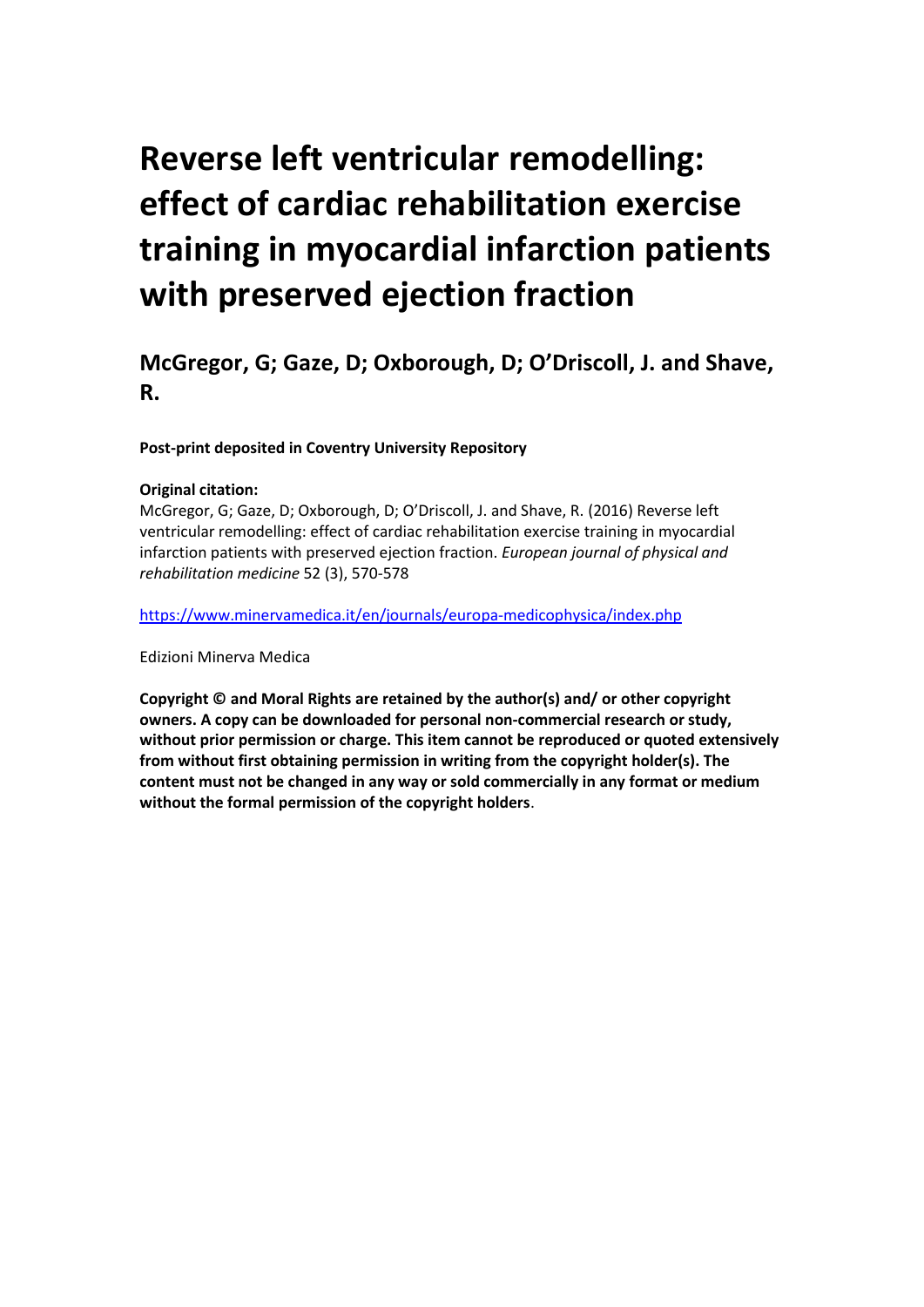## **Reverse left ventricular remodeling: effect of cardiac rehabilitation exercise training in myocardial infarction patients with preserved ejection fraction**

#### SHORT TITLE: CR EXERCISE TRAINING AND REVERSE LV REMODELING

G. MCGREGOR <sup>1, 2</sup>, D. GAZE <sup>3</sup>, D. OXBOROUGH <sup>4</sup>, J. O'DRISCOLL <sup>5</sup>, R. SHAVE

*Cardiff Metropolitan University, Cardiff, UK University Hospital, Coventry, UK St George's Hospital, London, UK Liverpool John Moore's University, Liverpool, UK Canterbury Christchurch University, Canterbury, UK*

Corresponding author: G. McGregor, Cardiac Rehabilitation,  $1<sup>st</sup>$  Floor, East Wing, University Hospital, Coventry, CV2 2DX, England. E-mail:

[gordon.mcgregor@uhcw.nhs.uk](mailto:gordon.mcgregor@uhcw.nhs.uk)

*Background.* In the increasingly prevalent population of postmyocardial infarction (MI) patients with preserved left ventricular (LV) ejection fraction (>45%), the effect of cardiac rehabilitation (CR) exercise training on LV structure and function is unknown. *Aim.* To examine the reverse LV remodeling effect of CR exercise training in post-MI patients with preserved LV ejection fraction (>45%).

*Design.* Prospective, longitudinal, controlled trial.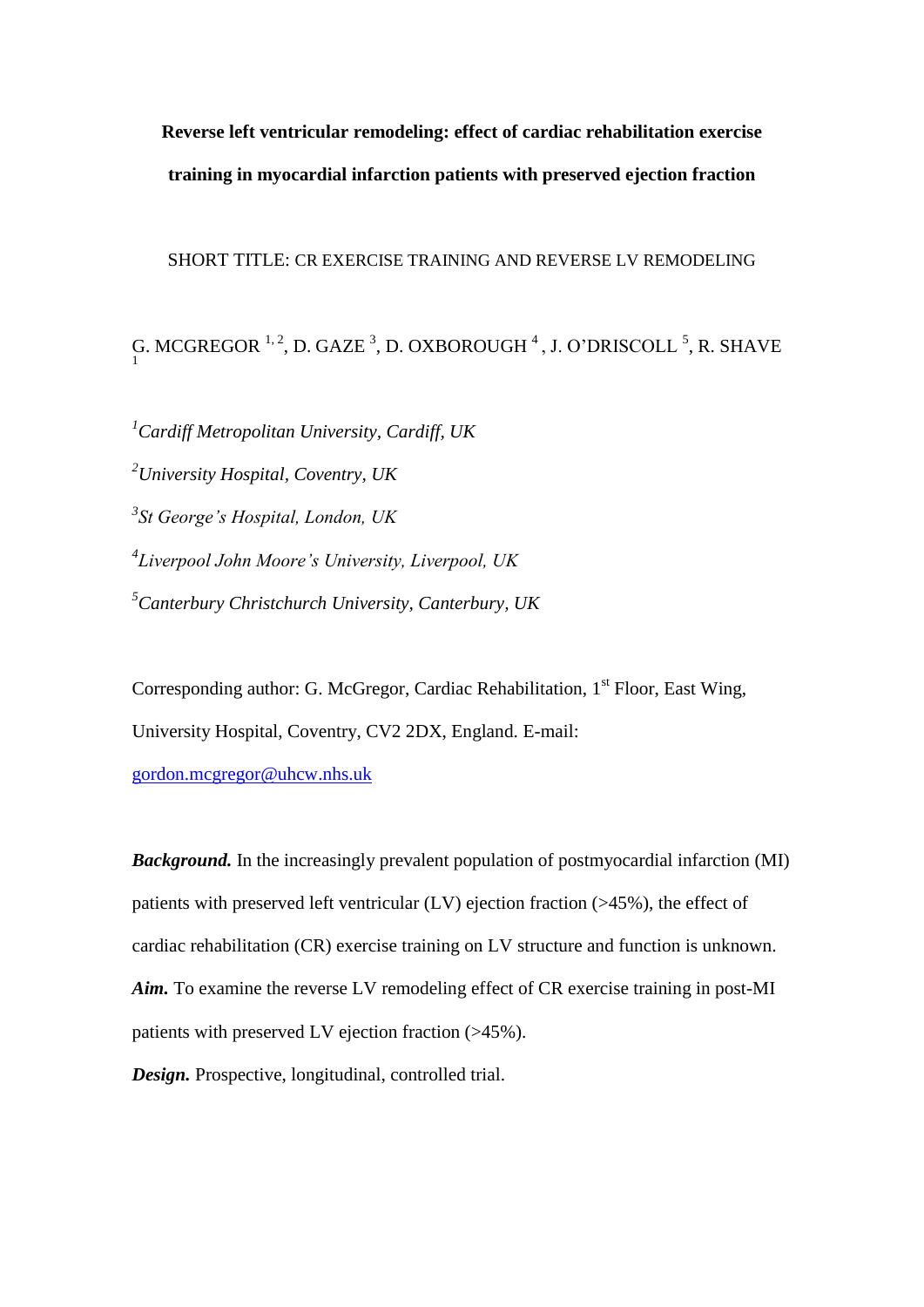*Setting.* Outpatient CR programme.

*Population.* Fifty six asymptomatic, post-MI patients without residual myocardial ischemia and LV ejection fraction >45%.

*Methods.* Within 3-6 weeks of MI, and 10 weeks later, echocardiography and cardiopulmonary exercise testing were performed. An exercise training group (N.=36) completed twice weekly gym based cardiovascular exercise (60-80%  $VO<sub>2</sub>$  peak) and a resistance training programme, whilst a non-exercise group (N.=20) did not. *Results.* In comparison to the non-exercise group, in which there was no change, 10

weeks of CR exercise training resulted in increased  $VO<sub>2peak</sub>$  and reduced LV end diastolic and systolic volumes (all P<0.05 *vs.* non-exercise group).

*Conclusion.* In post-MI patients with preserved LV ejection fraction (>45%), CR exercise training is effective in improving functional capacity and reducing LV volumes.

*Clinical Rehabilitation Impact.* In this previously unstudied population, the measurement of reverse LV volumetric remodeling may prove useful as an indicator of CR exercise programme efficacy. To maximize the potential clinical benefit from reverse LV remodeling, this patient group, should be actively encouraged to engage in CR exercise training.

**Key words:** Rehabilitation - [Exercise](http://www.ncbi.nlm.nih.gov/mesh/68005080) Test - Myocardial infarction - Ventricular Remodeling.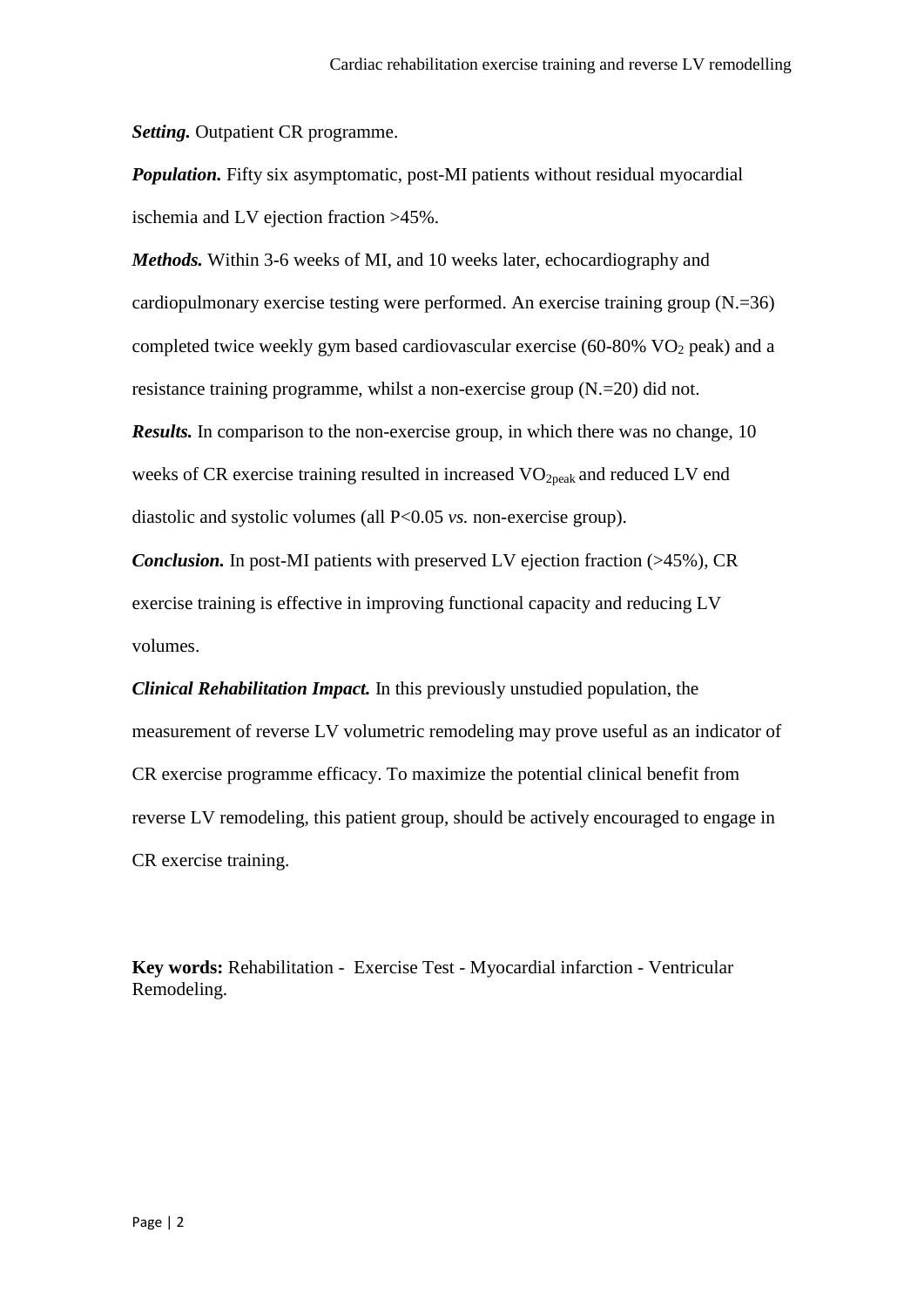Myocardial infarction (MI) is associated with molecular disarray, myocyte hypertrophy and extra-cellular matrix degradation.<sup>1</sup> This results in pathologically increased left ventricular (LV) mass and volume and altered LV geometry.<sup>1</sup> The process of LV remodeling, characterized by structural maladaptation and functional decline, begins with the onset of acute MI and is chronically driven by systemic neurohormonal activation.<sup>2</sup> Mortality is linked to the nature and extent of LV remodeling and also to the degree of neurohormonal activation.<sup>3, 4</sup> Specifically, increased LV volumes and reduced LV ejection fraction (LVEF) are exponentially related to poor prognosis  $<sup>5</sup>$  providing a</sup> clear rationale to attenuate this process. In post-MI patients, pharmacological and electrophysiological interventions improve cardiovascular and all-cause mortality.<sup>6,7</sup> Despite this, in the first two years after MI, mortality of greater than 25% occurs in patients with LVEF of 31-40%, compared to less than 15% when LVEF is greater than 50%.<sup>5</sup> It is important therefore to consider adjunctive therapies such as cardiac rehabilitation (CR) exercise training which may enhance the reverse LV remodeling seen with medical treatment.

Evidence of reverse LV remodeling, following CR exercise training in post-MI patients is equivocal. 8 Longitudinal studies have shown a positive effect on LV end diastolic volume (LVEDV), LV end systolic volume (LVESV), LVEF and N-terminal-pro-Btype natriuretic peptide (NT-pro-BNP),  $^{9-11}$  but conflicting data exist.<sup>12, 13</sup> Furthermore, a recent meta-analysis showing an overall beneficial effect of CR exercise training on LV remodeling, was limited by the poor methodological quality of some of the studies included. 8 To date, CR exercise training studies have focused almost exclusively on patients with moderate to severe impairment of LV systolic function (LVEF  $\leq$ 45%).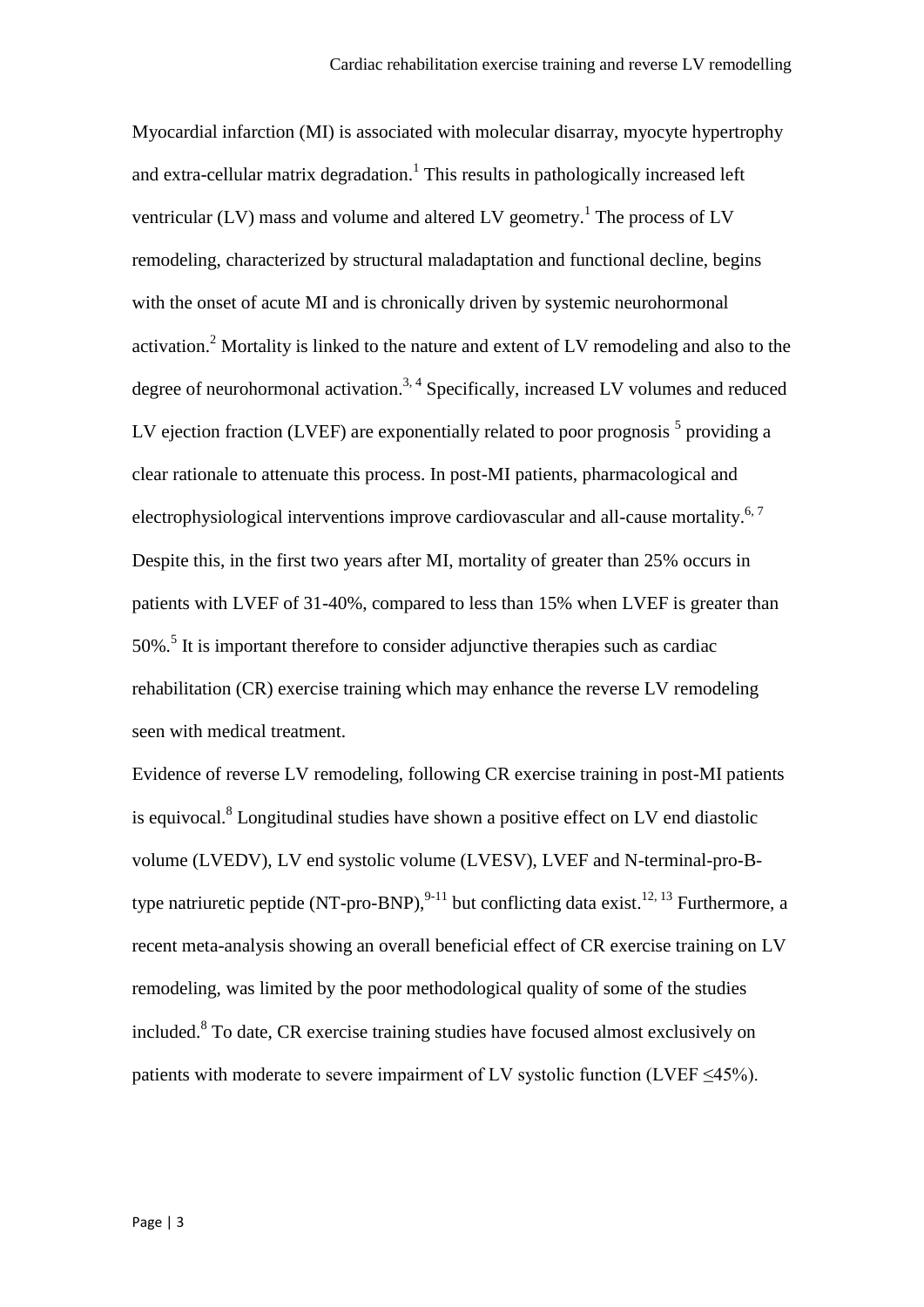These patients are often limited by their condition and are, therefore, obvious candidates for CR exercise training. However, advances in percutaneous coronary artery revascularization, rapid 24 hr access to treatment, greater sensitivity of cardiac biomarkers, and increased awareness of chest pain management have led to a growing population of asymptomatic MI survivors with preserved LV systolic function  $(LVEF > 45\%)$ .<sup>14, 15</sup> In the absence of significant functional limitation, these patients can be quickly reintegrated into daily life, making their attendance on CR exercise programmes less likely. This may be ill advised given that 15% of these patients will die or be hospitalised with heart failure within 20 months of MI.<sup>16</sup> Exercise training may be an effective preventative strategy, ameliorating the negative effects of chronic LV remodeling, yet the impact of CR exercise training on LV structure and function has not been studied in this group of patients. Therefore, the purpose of the current study was to investigate the effect of CR exercise training on LV structure and function in post-MI patients with preserved LVEF (>45%). It was hypothesized that 10 weeks of CR exercise training would reduce LV volumes and increase LVEF in addition to improving functional capacity.

#### **Materials and methods**

#### *Study population and protocol*

A total of 56 consecutive male participants were recruited to the study. An exercise training group was populated by those who attended CR (N.=36) and a non-exercise group by those who were demographically and clinically similar to the exercise group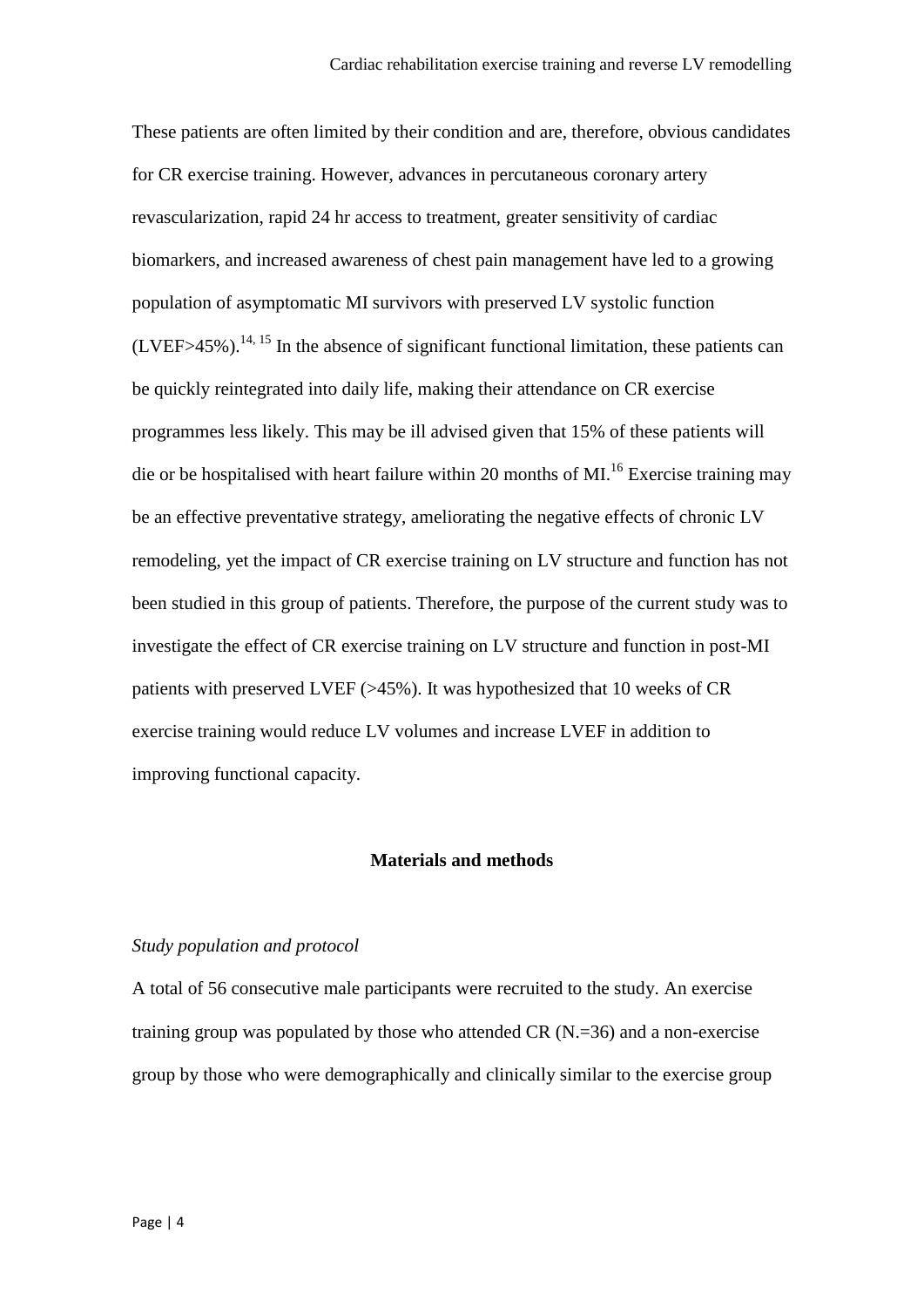but were unable to attend structured CR due to work or personal commitments  $(N=20)$ (Table I). Participants were clinically stable (in accordance with guidelines)<sup>17</sup> following treatment for an acute MI at least three, but not more than six weeks previously. All participants had LVEF >45% and were asymptomatic following successful percutaneous coronary intervention. The absence of exercise induced angina and/or ischemic ECG changes was confirmed with cardiopulmonary exercise testing. Participants who did not meet guidelines for inclusion in exercise training  $17$  or who had significant limiting comorbidities were excluded. Both groups were advised on a cardioprotective lifestyle including general physical activity. Approval was gained from the local Research and Ethics Committee (08/H1210/56), informed consent was obtained from all participants and the study complied with all aspects of the Declaration of Helsinki. Prior to and on completion of a 10-week supervised exercise training programme or non-exercise control period, transthoracic echocardiography and cardiopulmonary exercise testing were undertaken in all study participants. In addition, resting whole blood samples for the assessment of NT-pro-BNP were obtained in a subgroup (N.=21) of exercise training participants willing to undergo additional phlebotomy. Other than sedentary behavior, which was determined through selfreported non-adherence to current physical activity guidelines, the presence of cardiovascular disease risk factors was identified from participants' medical notes.

#### *Cardiopulmonary exercise testing*

Cardiopulmonary exercise testing was performed in accordance with the American Thoracic Society guidelines.<sup>18</sup> Briefly, a standard ramp protocol was conducted on an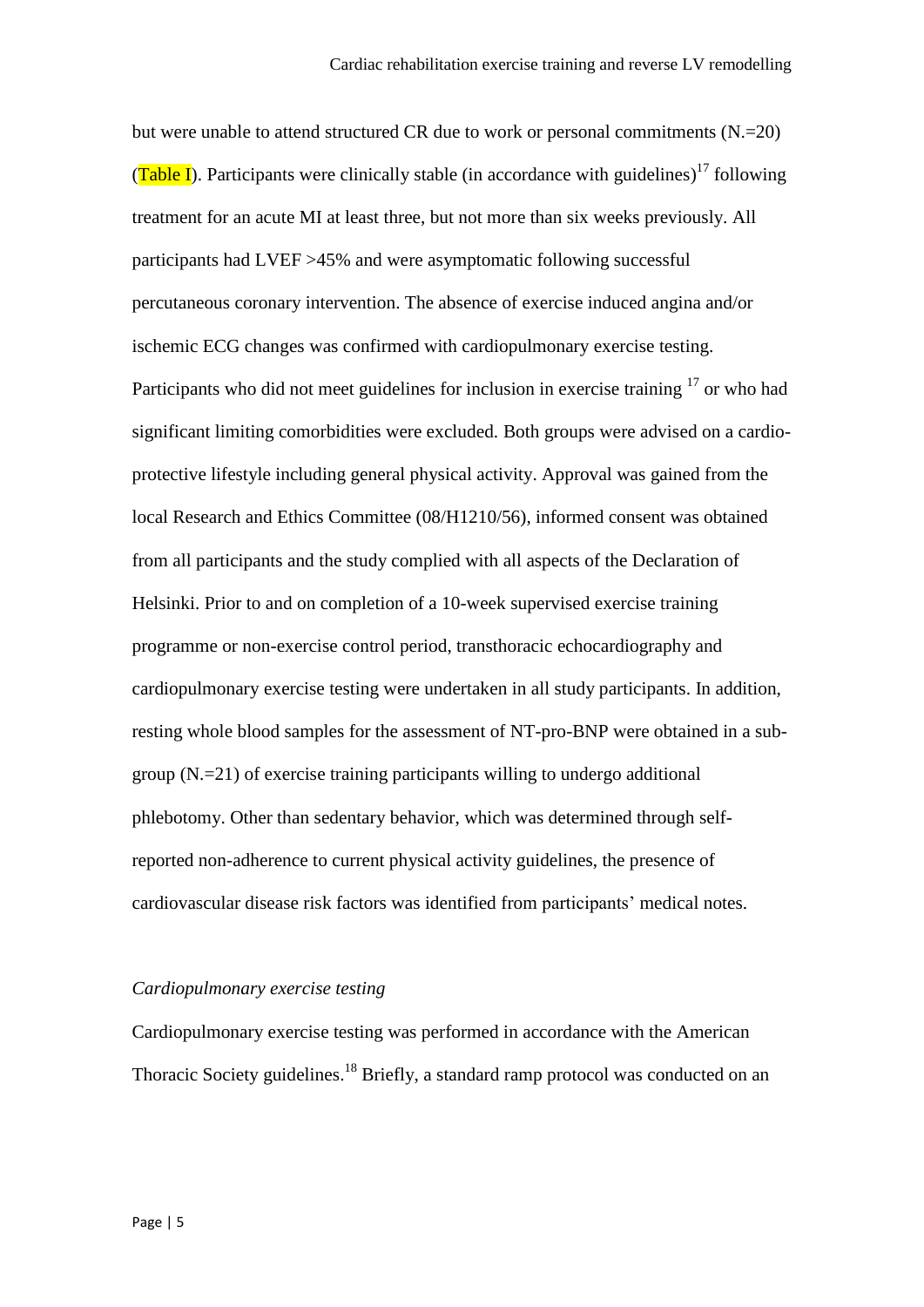electronically braked, upright cycle ergometer with continuous respiratory gas exchange measurements of oxygen uptake  $(VO_2)$ , carbon dioxide production  $(VCO_2)$  and minute ventilation  $(V_E)$  (Oxycon Pro, Care Fusion Corp., San Diego, CA, USA). Electrocardiogram, blood pressure and rating of perceived exertion (RPE) were monitored throughout and participants were encouraged to continue until symptom limited volitional fatigue, with a respiratory exchange ratio of >1.15 indicating maximal effort.

#### *Echocardiography*

Resting echocardiographic images were acquired in accordance with British Society of Echocardiography guidelines  $19$  by a single cardiac sonographer, blinded to group allocation. A commercially available ultrasound system (Vivid 7, GE Medical Systems, Horten, Norway) was used to obtain and store images for subsequent off-line analysis (Echo-pac, GE Medical Systems, Horten, Norway, version 7.0.0). Left ventricular internal dimensions and wall thicknesses, and atrial diameter, were measured from the parasternal long axis view, and LV volumes calculated using the Simpson's bi-plane method from apical two and apical four-chamber images. LV mass and relative wall thickness were calculated according to Lang *et al.*,  $(2015)$ .<sup>20</sup> Peak early (E) and late (A) mitral inflow velocity, and the E-wave deceleration time (DT) were measured with pulse wave Doppler in the apical four-chamber view, and the E/A ratio calculated. Finally, tissue Doppler imaging of the septal and lateral mitral annuli in the apical fourchamber view was employed to quantify systolic (s'), early diastolic (e') and late diastolic (a') peak mitral annulus tissue velocities. Intraobserver variability has been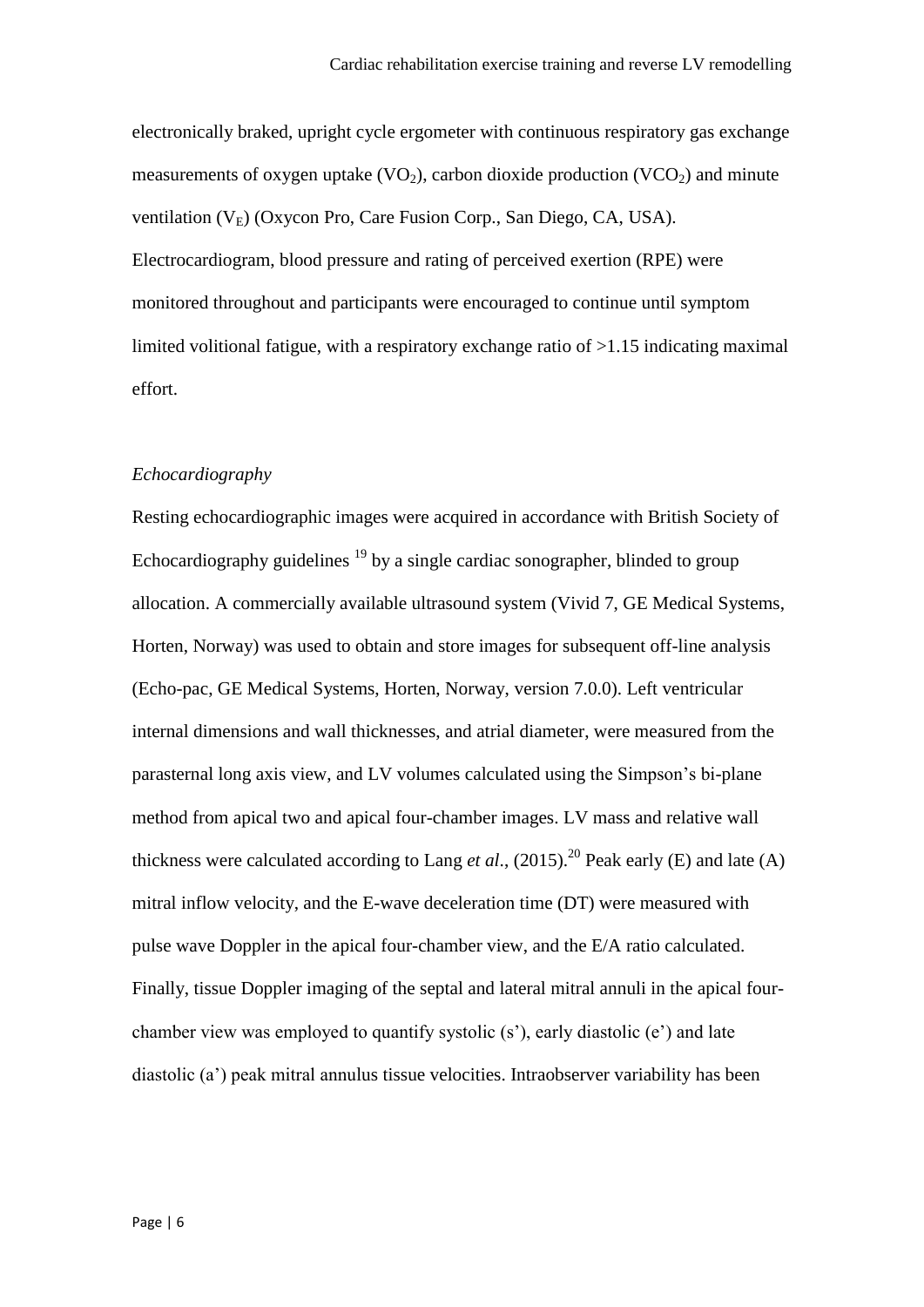previously assessed in our laboratory for standard 2D, Doppler and Tissue Doppler Indices of LV function. In healthy participants and those with LV dysfunction, the coefficient of variation was within an acceptable range for diagnosis and interpretation, and in keeping with data published by the American Society of Echocardiography.<sup>20</sup>

#### *Measurement of cardiac biomarkers*

Serum was obtained from whole blood samples collected into ethylene diamine teracetic acid tubes via peripheral venepuncture. Clotted samples were centrifuged at 3000 rpm for 10 min and stored at -80 deg C. NT-pro-BNP was determined using the Immulite 2500 electrochemiluminescent immunoassay (Siemens Healthcare Diagnostics, Frimley, UK) with a linear calibration range of 20 to 35,000 pg/mL and a cut-off value for exclusion of LVSD of 75 pg/mL in patients aged 50-75 yrs.<sup>21</sup>

#### *Exercise training*

Participants attended University Hospital, Coventry twice weekly for 10 weeks with an adherence rate of 85% (17 of 20 sessions) designated as the required standard for inclusion. Cardiovascular exercise was split equally between treadmill, cycle ergometer, rowing machine and cross-trainer. A 10 min treadmill or cycle warm up was followed initially by 25 min of continuous cardiovascular exercise. A 5 min cool down walk was performed prior to and on completion of a standardized resistance training programme consisting of 1 set per exercise. Resistance training machines were used to perform 5 upper and 2 lower body exercises such that no more than 12 repetitions could be completed, without straining.<sup>17</sup> Aerobic exercise intensity was initially set at a heart rate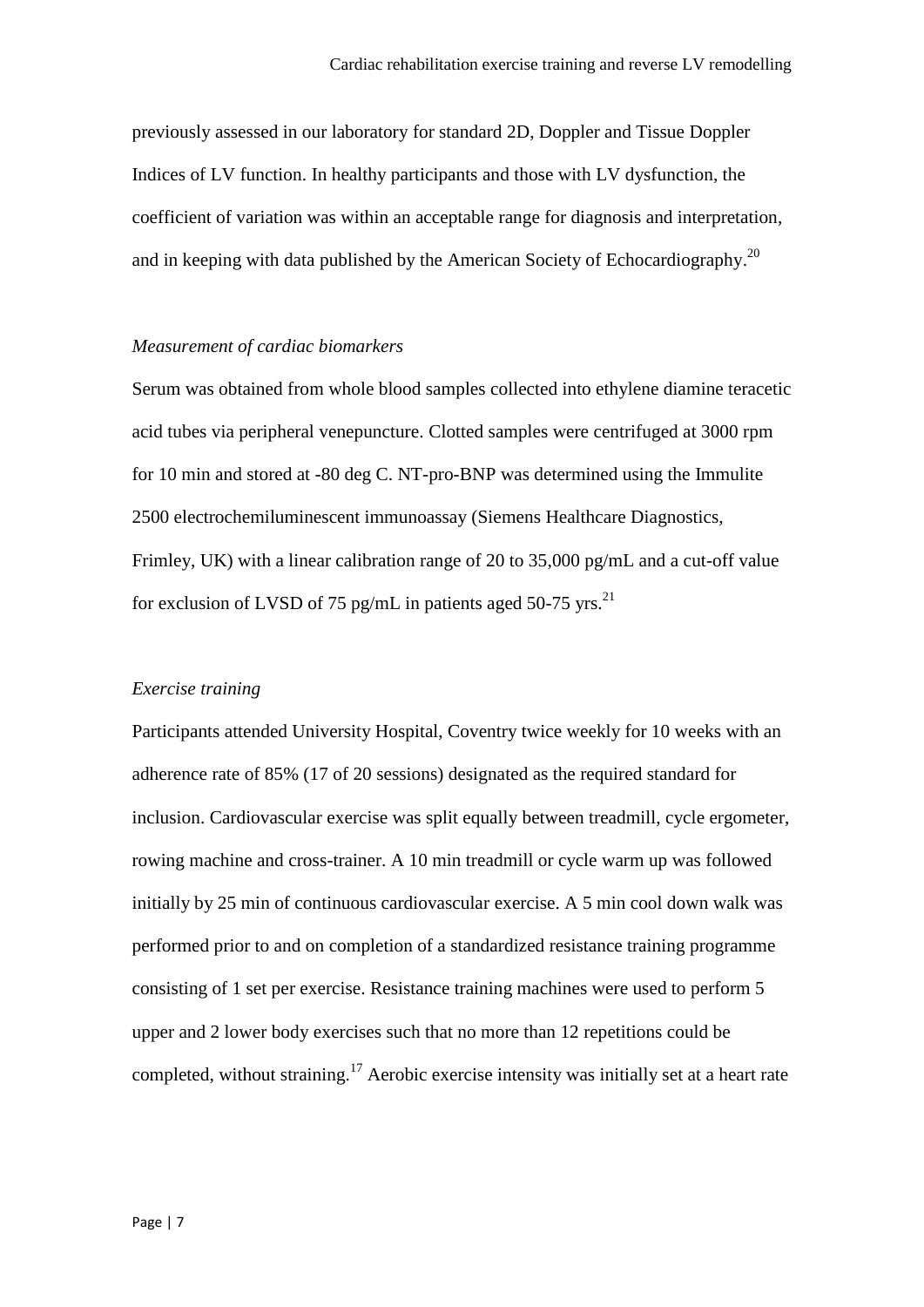corresponding to 60-80% peak oxygen uptake  $(VO<sub>2 peak</sub>)$  from cardiopulmonary exercise test and after two sessions the supervisory team ensured that participants were exercising at a heart rate equivalent to  $80\%$  VO<sub>2 peak</sub>. Exercise intensity and training heart rate range were re-prescribed every two weeks based on RPE. The duration of exercise was progressively increased from 25 to 40 min by the fifth week and was maintained thereafter. Whilst further non-structured, home-based exercise was advised in line with guidelines for secondary prevention, $^{22}$  this aspect of the programme was not monitored or quantified.

#### *Statistical analysis*

Baseline characteristics and continuous variables are presented as mean±standard deviation (SD). Differences between the exercise training and non-exercise group at baseline were determined using unpaired Student's *t*-tests. Further to confirmation of normality with the Kolmogorov-Smirnov Test, the change in outcome variables by group over time was assessed with either a two-way mixed model analysis of variance (ANOVA) or paired Student's *t*-tests. Pearson's product-moment correlation coefficient was used to determine relationships between the relative change  $(\Delta)$  in NT-pro-BNP and the absolute change  $(\Delta)$  in LV volumetric parameters over the 10 week period in the sub-group of exercise training participants.

#### **Results**

#### *Recruitment*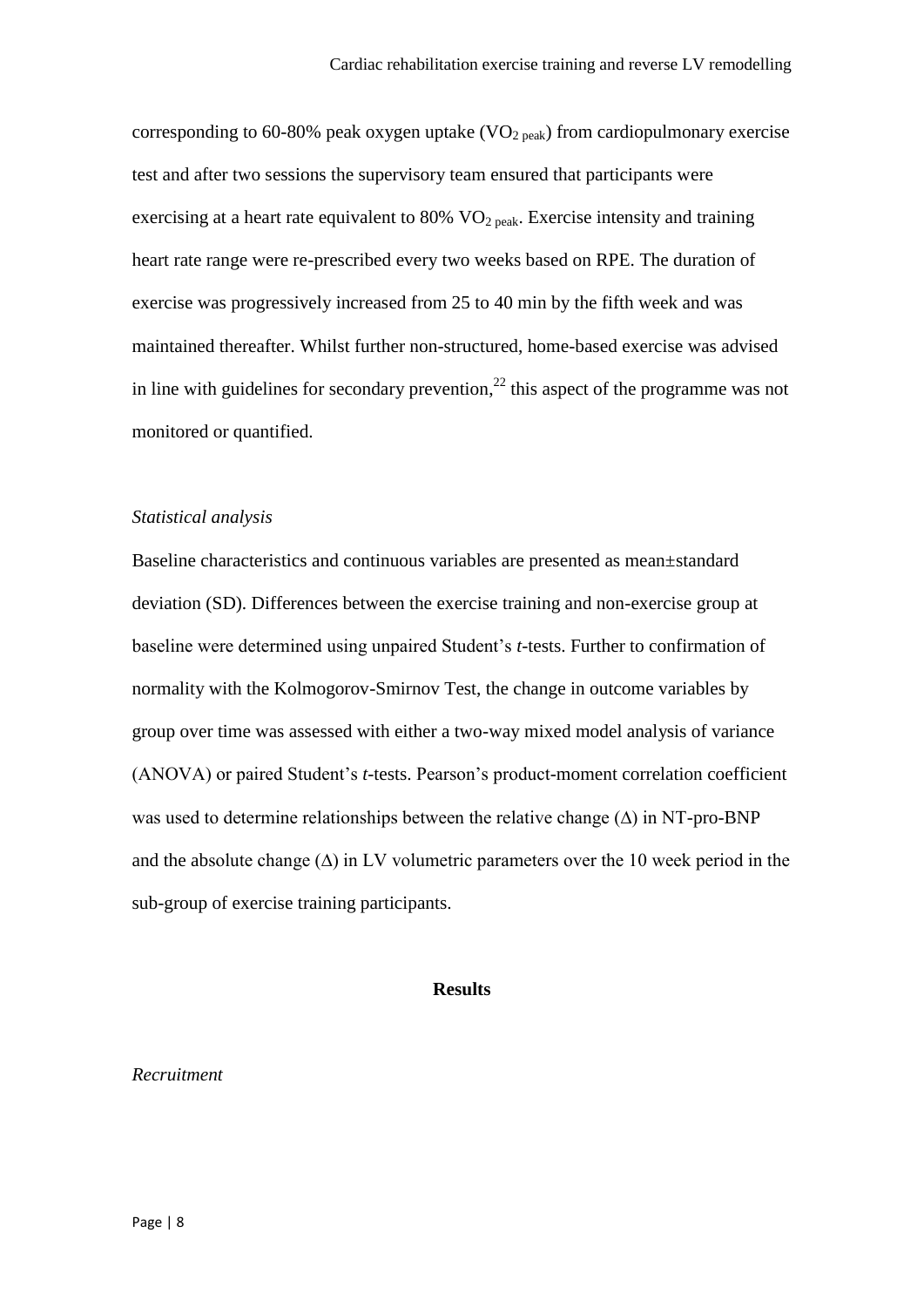Of the 36 participants in the exercise training group, 33 completed  $\ge$ 17 of 20 sessions during the training period with an average attendance of 88.3%. Two participants were lost to follow-up and one failed to meet the minimum adherence target. In the nonexercise group, a further three participants were lost to follow up. Accordingly, data from 50 participants (exercise training, N.=33 and non-exercise, N.=17) was analyzed to assess the effects of CR exercise training on LV structure and function. Baseline demographic and clinical characteristics were similar between groups (Table I), medication remained unchanged during the study period, and no cardiovascular complications or other adverse effects were experienced by the participants.

#### *Cardiopulmonary exercise testing*

In comparison to the non-exercise group, maximum workload  $(W_{max})$ ,  $VO_{2\text{ peak}}$ , ventilatory threshold (VT) and exercise time increased in response to exercise training (all P<0.05) (Table I). In the exercise training group,  $VO<sub>2 peak</sub>$ </sub> increased by 16%,  $W<sub>max</sub>$ by 19%, VT by 18%, and exercise time by 16% (all P<0.0001) (Table I). In the nonexercise group, no changes were noted. Furthermore, there were no statistical differences in body mass index (BMI), resting heart rate  $(HR_{rest})$ , systolic blood pressure  $(BP_{sys})$  or diastolic blood pressure  $(BP_{dia})$  in either group between baseline and poststudy measures (Table I).

*Effect of cardiac rehabilitation exercise training on left ventricular structure and function*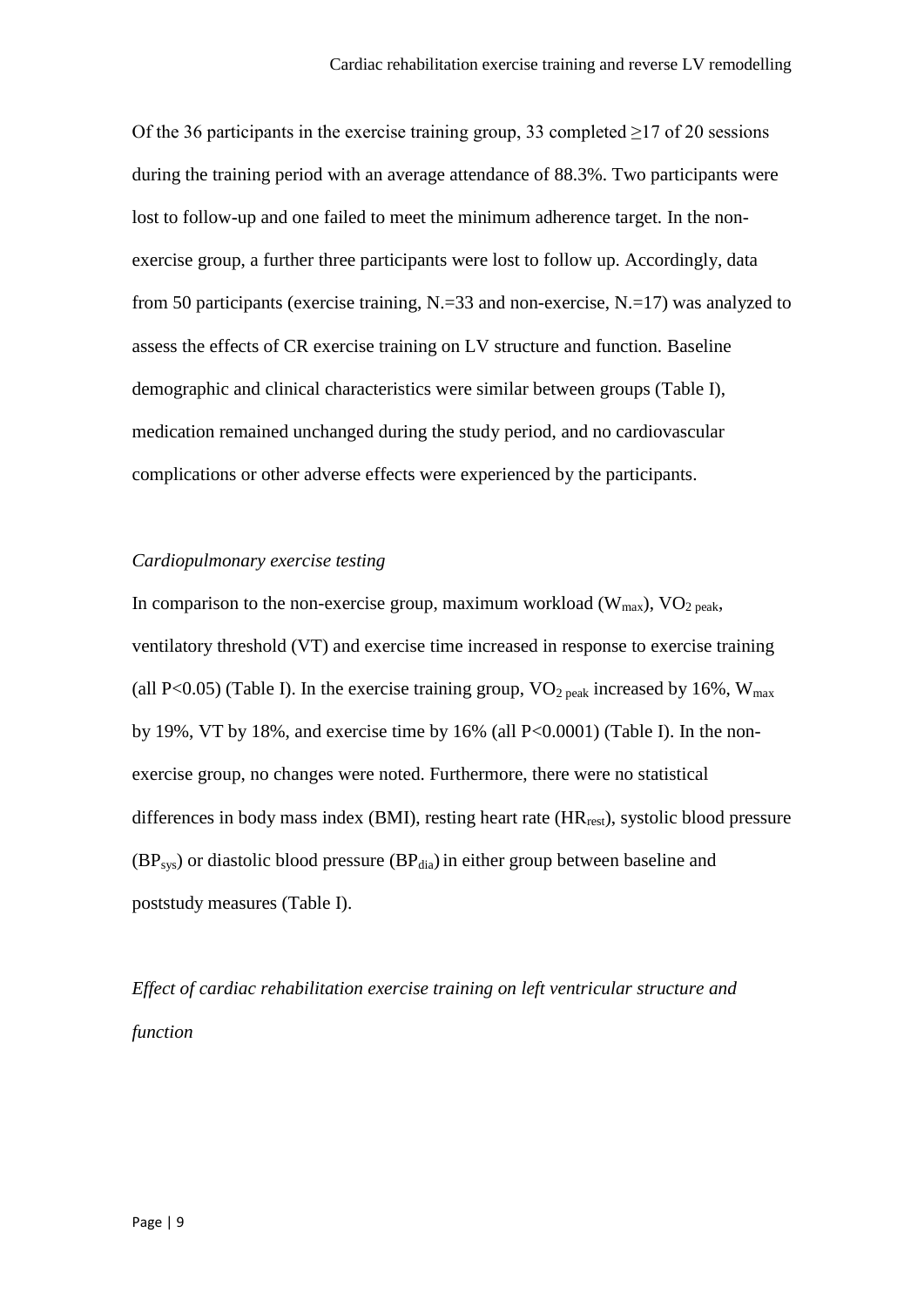On completion of the exercise training programme, LVEDV and LVEDV/BSA (both P<0.05), and LVESV and LVESV/BSA (both P<0.01) were decreased in comparison to the non-exercise group. As depicted in  $Figure 1$ , 10 weeks of exercise training resulted in a 5% reduction in LVEDV and LVEDV/BSA (both P<0.001) and a 9% reduction in LVESV and LVESV/BSA (both P<0.001), whereas volumetric parameters remained unchanged in the non-exercise group  $(P>0.05)$ . No changes in either group were observed in LV mass or RWT calculated from linear dimensions  $(P>0.05)$  (Table II). The exercise training programme did not have a statistically significant impact on LVEF or Doppler indices of diastolic function, all of which were within normal ranges at baseline (Figure 1,  $Table III$ ).

*Relationship between NT-pro-BNP and left ventricular volumetric parameters* In the sub group of exercise training participants  $(N=21)$ , resting NT-pro-BNP was significantly lower at the end of the 10 week programme  $(267\pm232 \text{ vs. } 158\pm121 \text{ pg/mL})$ , P<0.01). Additionally, the relative reduction in resting NT-pro-BNP (%) from baseline to 10 weeks correlated positively with the absolute change in LVEDV (mL) ( $r=0.58$ , P<0.01,  $r^2$ =0.33) (**Figure 2**). There was no significant relationship between the relative change in NT-pro-BNP and the absolute change in either LVESV  $(r=0.10, P>0.05,$  $r^2$ =0.01) or LVEF (r=0.17, P>0.05, r<sup>2</sup>=0.03) (Figure 2).

#### **Discussion**

The aim of the present study was to evaluate the reverse remodeling effect of CR exercise training in post-MI patients with preserved LVEF (>45%). We hypothesized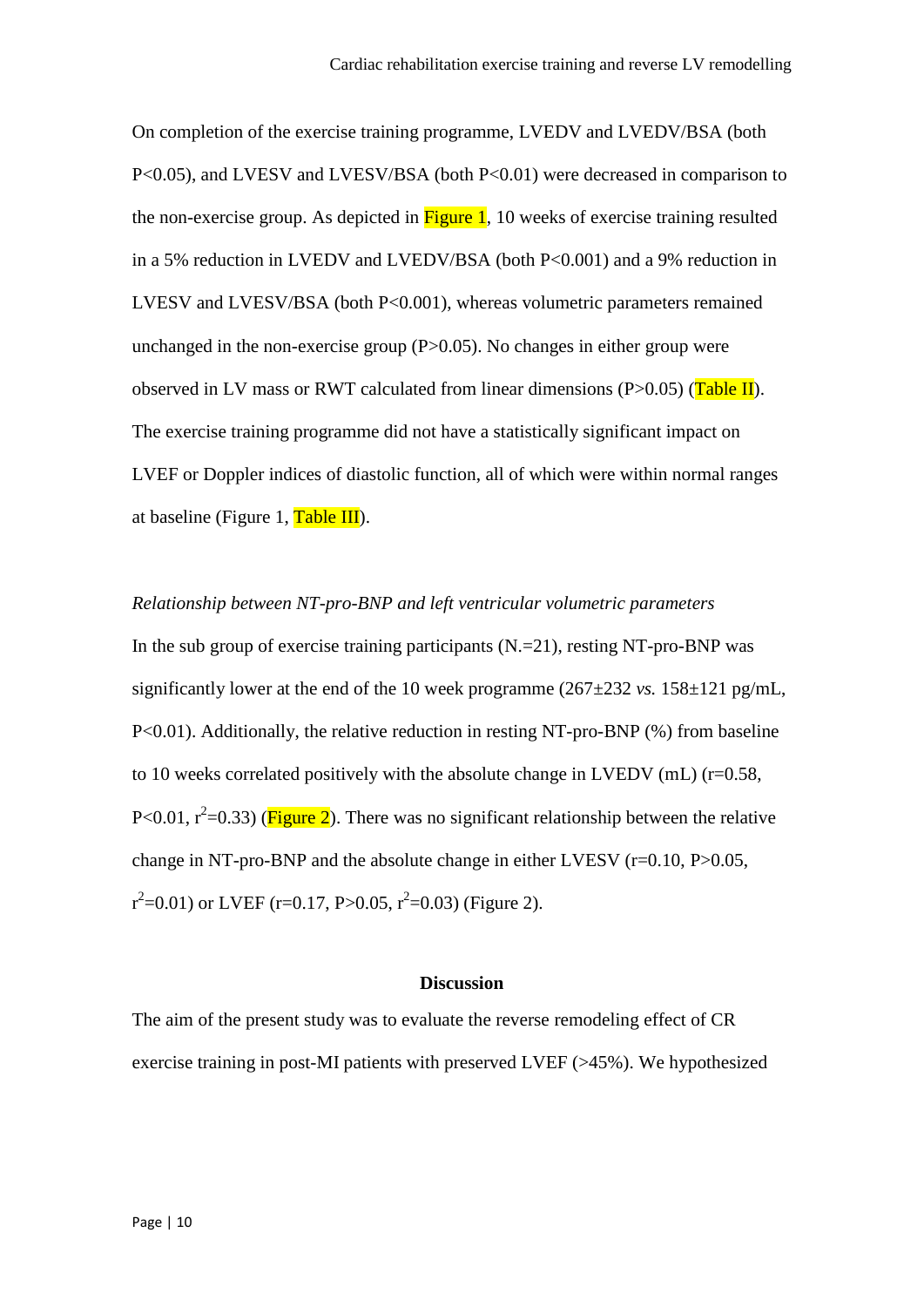that, in addition to an improvement in functional capacity, LV volumes would be reduced and LVEF increased. The primary findings were an improvement in exercise capacity and a reduction in LV volumes in response to CR exercise training. Given the association between reduced LV volumes and improved clinical outcome, 6 albeit in patients with more severe LV systolic dysfunction, these data provide additional evidence for the use of CR exercise training in post-MI patients with preserved LVEF.

#### *Reverse volumetric remodeling with CR exercise training*

In patients with significant LV systolic dysfunction, reductions in LV volumes are associated with improved survival.<sup>16</sup> While data confirming this relation are primarily derived from pharmacological trials, CR exercise training has also been consistently shown to reduce cardiovascular and all-cause mortality in patients with MI. $^{23}$  The mechanisms responsible for this remain to be fully elucidated, but are likely to include both structural and functional cardiac remodeling. The reduction in LV volumes observed in the current study confirm findings from a recent meta-analysis which reported a positive effect of exercise training on LV volumes in post-MI patients with impaired LVEF.<sup>8</sup> Unique to the current study is evidence of reverse LV remodeling in post-MI patients with preserved LVEF (>45%). In this population, where LV volumes were within normal limits, the significance of medically mediated or exercise-induced reverse LV remodeling is yet to be fully evaluated. However, it is possible that improved prognosis as a result of reduced LV volumes may not be exclusive to those with pronounced LV systolic dysfunction, rather, it may also extend to less compromised patients. Abnormal hemodynamics following MI are a product of the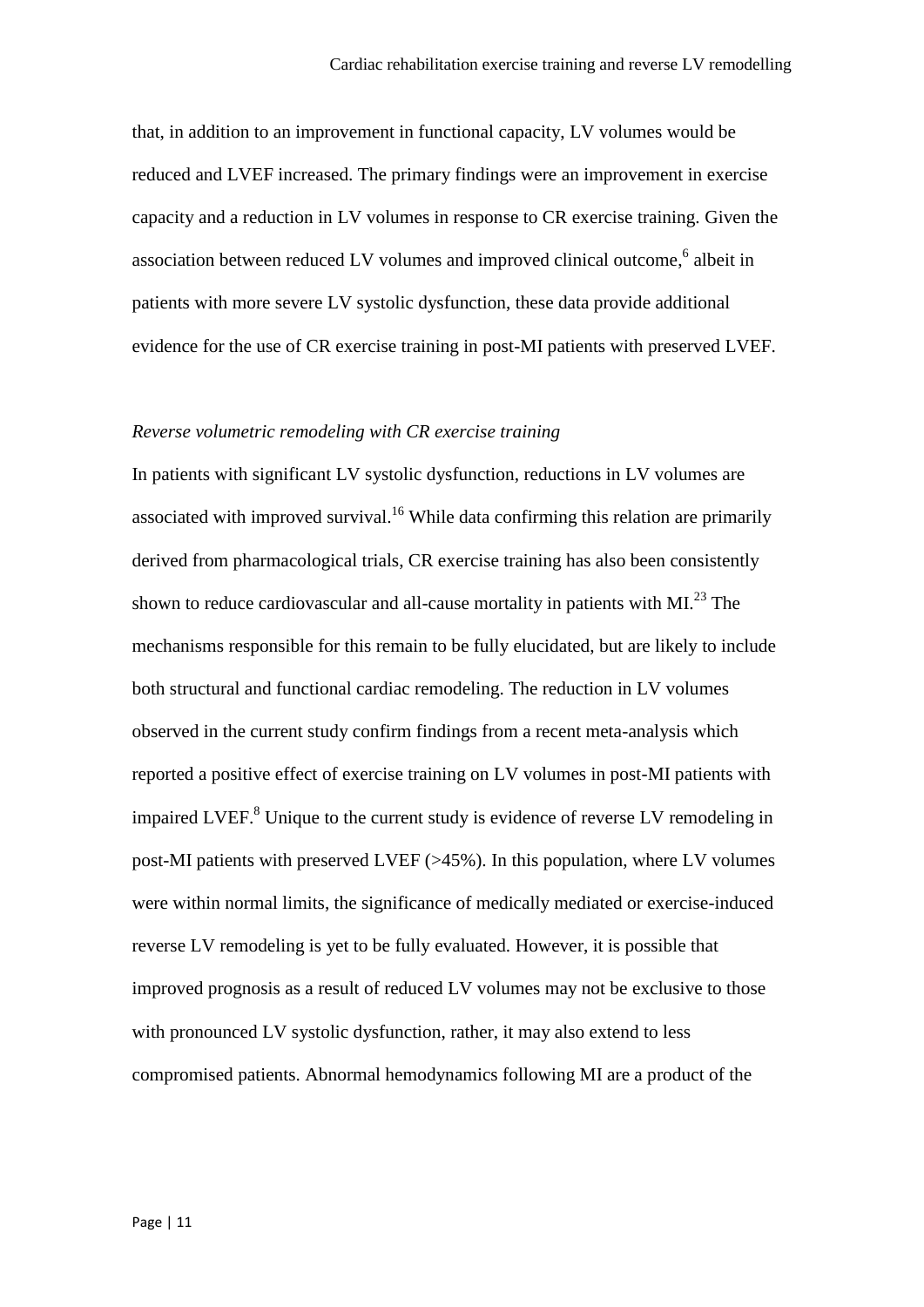pathological imbalance between LV pressures, cavity dimensions and wall thicknesses and can result in functional impairment. $^{24}$  Ultimately, left untreated, this may lead to a progressive decline in cardiac function and exercise capacity, with resultant prognostic implications.<sup>6</sup> Recent reports have indicated that, despite preserved function, 15% of post-MI patients with LVEF >45% will die or be admitted to hospital with heart failure within 20 months of their event.<sup>16</sup> It is possible that the reverse cardiac remodeling shown in the present study may prevent, or delay, the progressive decline in LV function observed in these patients. On this basis, asymptomatic patients with normal LV volumes and preserved LVEF, who are likely to return relatively quickly to activities of daily living and employment, should be encouraged to participate fully in supervised CR exercise training.

#### *NT-pro-BNP as an indicator of reverse volumetric remodeling*

The raised NT-pro-BNP observed prior to exercise training in the current study likely reflects a degree of hemodynamic compromise and increased LV wall stress.<sup>25</sup> Increased levels of NT-pro-BNP are related to a worse prognosis throughout the spectrum of cardiac disease.<sup>14</sup> The decrease in NT-pro-BNP witnessed in the exercise training group is indicative of an improvement in the overall neurohormonal and hemodynamic environment. Due to a lack of NT-pro-BNP data in the non-exercise group, it is not possible to confirm a causal relationship between changes in NT-pro-BNP and reductions in LV volumes. However, similar associations have been previously reported with exercise training. Giallauria *et al.* demonstrated a positive correlation between changes in NT-pro-BNP and LVEDVI (r=0.86, P<0.001) in patients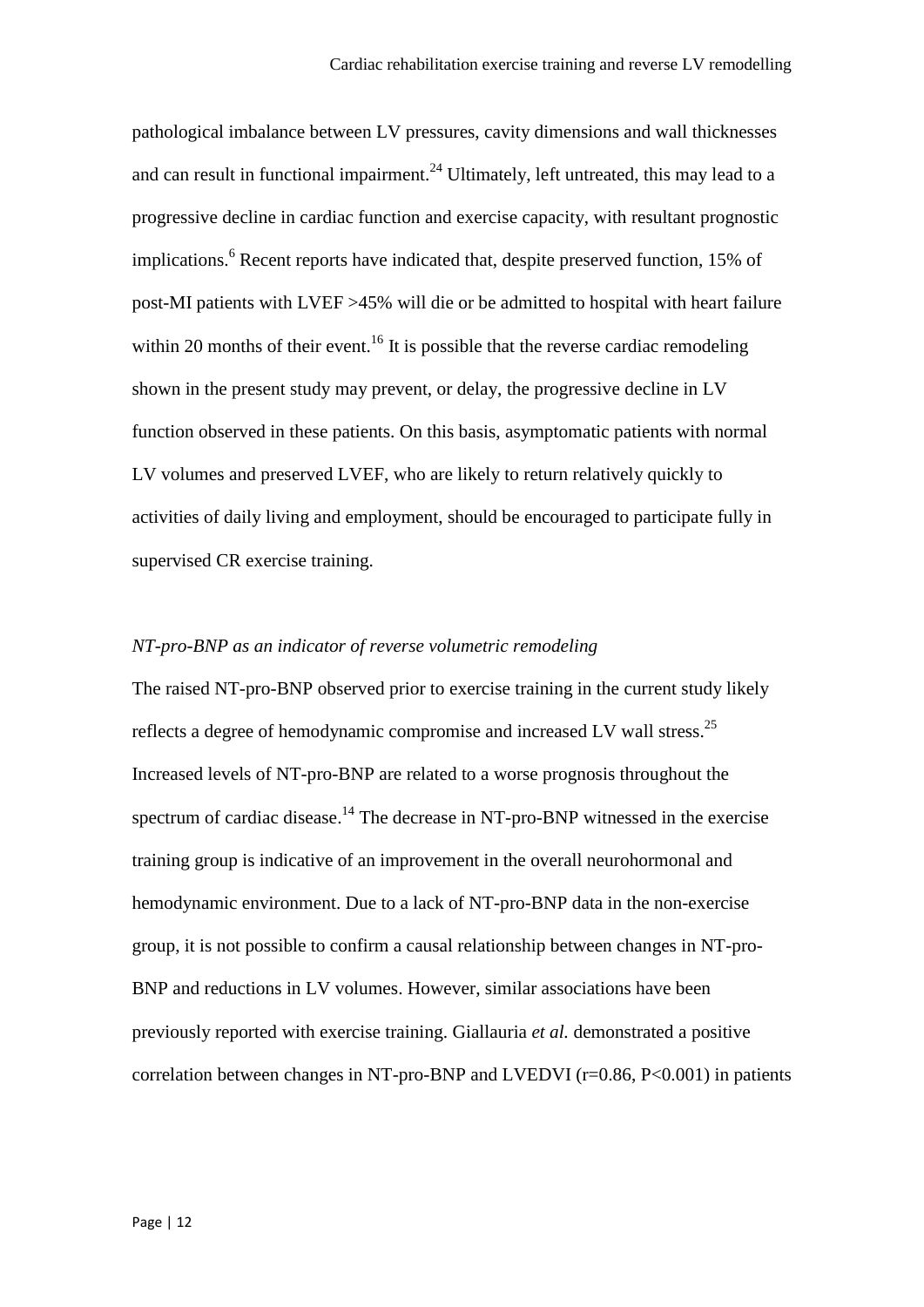with significant LV systolic dysfunction (LVEF<45%).<sup>11</sup> Furthermore, reduced NT-pro-BNP was shown to correlate with improved early diastolic filling  $(E-wave)$  (r=-0.44, P<0.001),<sup>11</sup> E/A ratio (r=-0.59, P<0.001)<sup>26</sup> and LV elastance (r=-0.58, P<0.01).<sup>27</sup> The direct and indirect molecular and cellular adaptations associated with exercise training likely reduce LV wall stress and, therefore, NT-pro-BNP. Although we did not witness an improvement in diastolic filling as demonstrated previously,  $11, 26$  this may be explained by the fact that diastolic function was preserved in our patients following MI. At baseline, indices of diastolic function were within normal limits  $^{28}$  but there was a trend towards enhanced diastolic function with exercise training, consistent with that found in 'healthy' individuals.<sup>29</sup> Unlike LVEDV, there was no association between the changes in NT-pro-BNP and either LVESV or LVEF. This likely reflects the cardiomyocyte stretch-related mechanism of NT-pro-BNP release.<sup>25</sup> It is possible, therefore, that NT-pro-BNP may have a role as a simple and effective measure of reverse LV remodeling following CR exercise training.

#### *Reverse functional remodeling with CR exercise training*

The positive change in LV volumes in the present study was not accompanied by a change in SV and LVEF. These data do not, therefore, agree with Haykowsky *et al.* who reported improvements in LV volumes (LVEDV and LVESV) alongside improved LVEF following CR exercise training. $8$  In the current study, however, there was a trend towards increased LVEF in the exercise training group, whilst there was no change in the non-exercise group. It is likely that, with greater statistical power, the between groups comparison of LVEF may have proved significant. Alternatively, the mild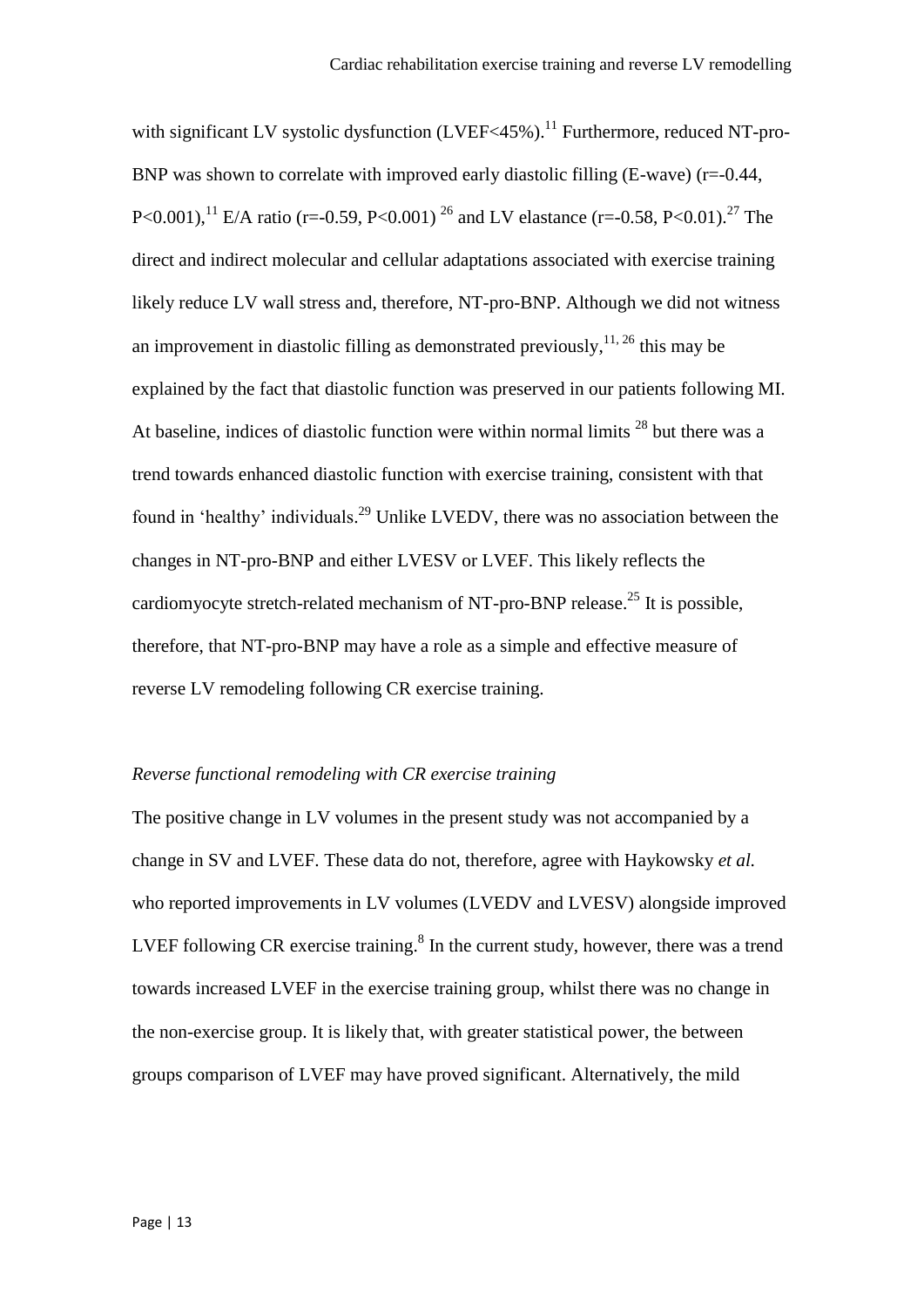impairment of LVEF in this cohort, as opposed to the marked dysfunction in previous studies may, by definition, limit the scope for improvement. Given that LVEF was preserved in this population, which may be suggestive of "normal" systolic function, it is important to note that SV was relatively low. We believe this disparity is driven by the inherent limitations associated with the measurement of LVEF in small left ventricles.

#### *Mechanisms underpinning reverse LV remodeling*

Current knowledge of the underpinning mechanisms responsible for reverse LV remodeling with medical therapy and exercise training is limited. However, there is evidence suggesting that the negative neurohormonal and autonomic responses associated with LV remodeling are attenuated following exercise training in heart failure patients.<sup>30</sup> It is well known from pharmacological trials that suppression of compensatory neurohormonal and autonomic responses can minimize LV remodeling following MI, $^{31-33}$  and so the same may be likely with exercise training. Further, training mediated reductions in neurohormonal activation alongside the known vascular adaptations to exercise, help normalize LV afterload.<sup>34, 35</sup> This is clearly beneficial for reverse LV remodeling. A direct effect of exercise training on the myocardium has also been demonstrated; exercise-induced biomolecular adaptations interfere with maladaptive signaling pathways, attenuating LV hypertrophy, fibrosis and apoptosis.<sup>36-</sup>  $38$  It is likely, therefore, that the reverse LV remodeling seen in the current study is the result of many different mechanisms.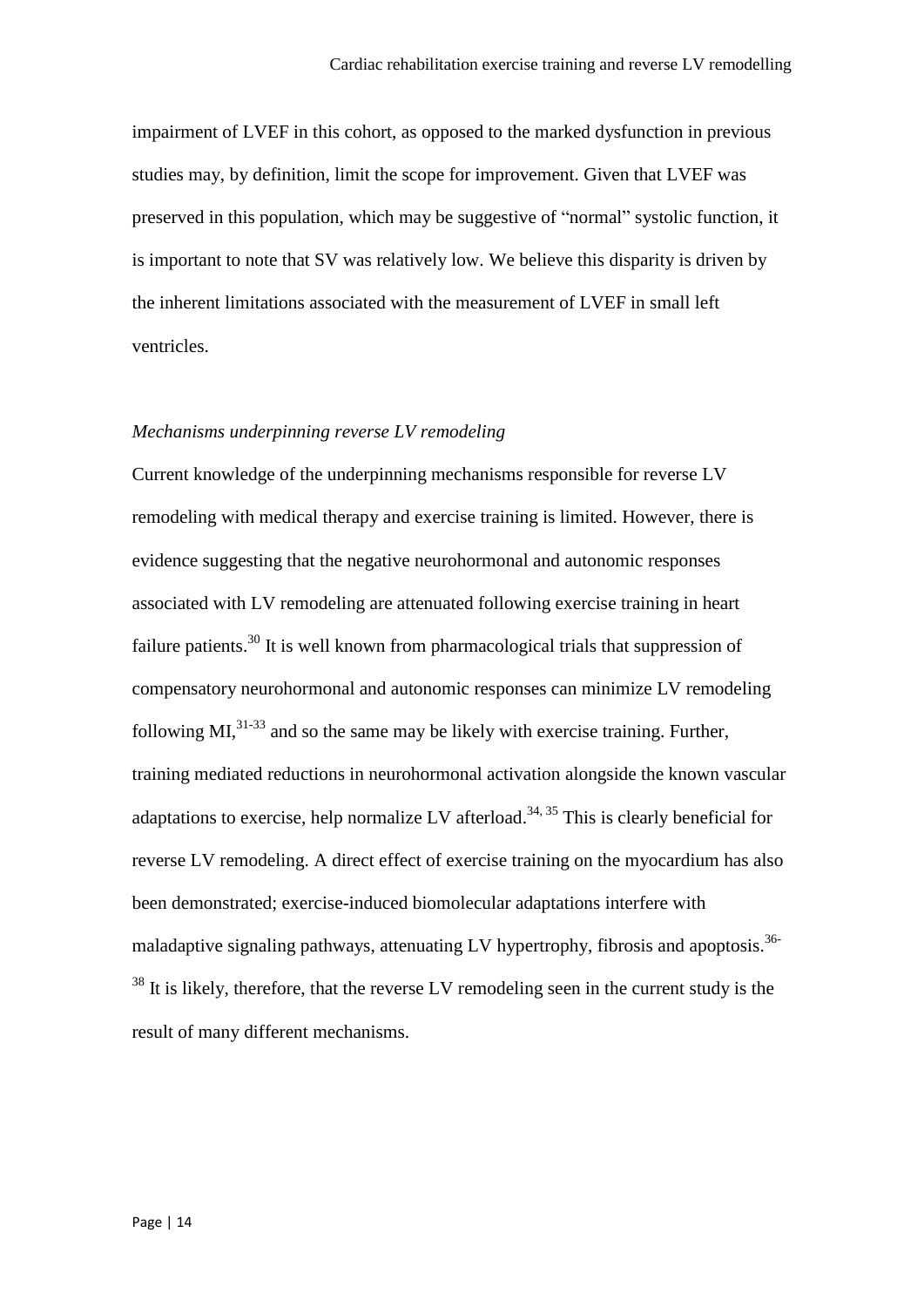#### *Study limitations*

Limitations of the current study warrant discussion. Firstly, due to ethical constraints, participants were not randomly assigned. It is possible that this lack of randomization contributed to the baseline superiority of  $VO<sub>2 peak</sub>$  (relative to body mass) in the exercise training group. Whilst this cannot be excluded as a confounding variable, its influence on the results is likely to be minimal as the groups were well matched for all other exercise test variables. Secondly, our sample size was relatively small and third, exclusively male. Finally, the reduction in NT-pro-BNP in a sub-group of patients in the exercise group could not be directly attributed to the exercise intervention alone as this was not corroborated with NT-pro-BNP data in the non-exercise group. Future randomized studies are required to confirm these results.

#### **Conclusions**

Ten weeks of CR exercise training improved functional capacity and resulted in reverse LV remodeling in a population of post-MI patients with preserved LVEF (>45%). This confirms the therapeutic benefit of CR exercise training and indicates a potential contribution of cardiac adaptation to the observed reductions in cardiovascular and allcause mortality. To date, these reductions can be only partially explained by data relating to ventilatory, skeletal muscle and vascular endothelial adaptation. Patients with normal LV volumes and preserved LVEF, who may otherwise resume normal daily activities at the expense of CR, should be actively encouraged to attend structured exercise programmes to maximize the potential clinical gains from reverse LV remodeling.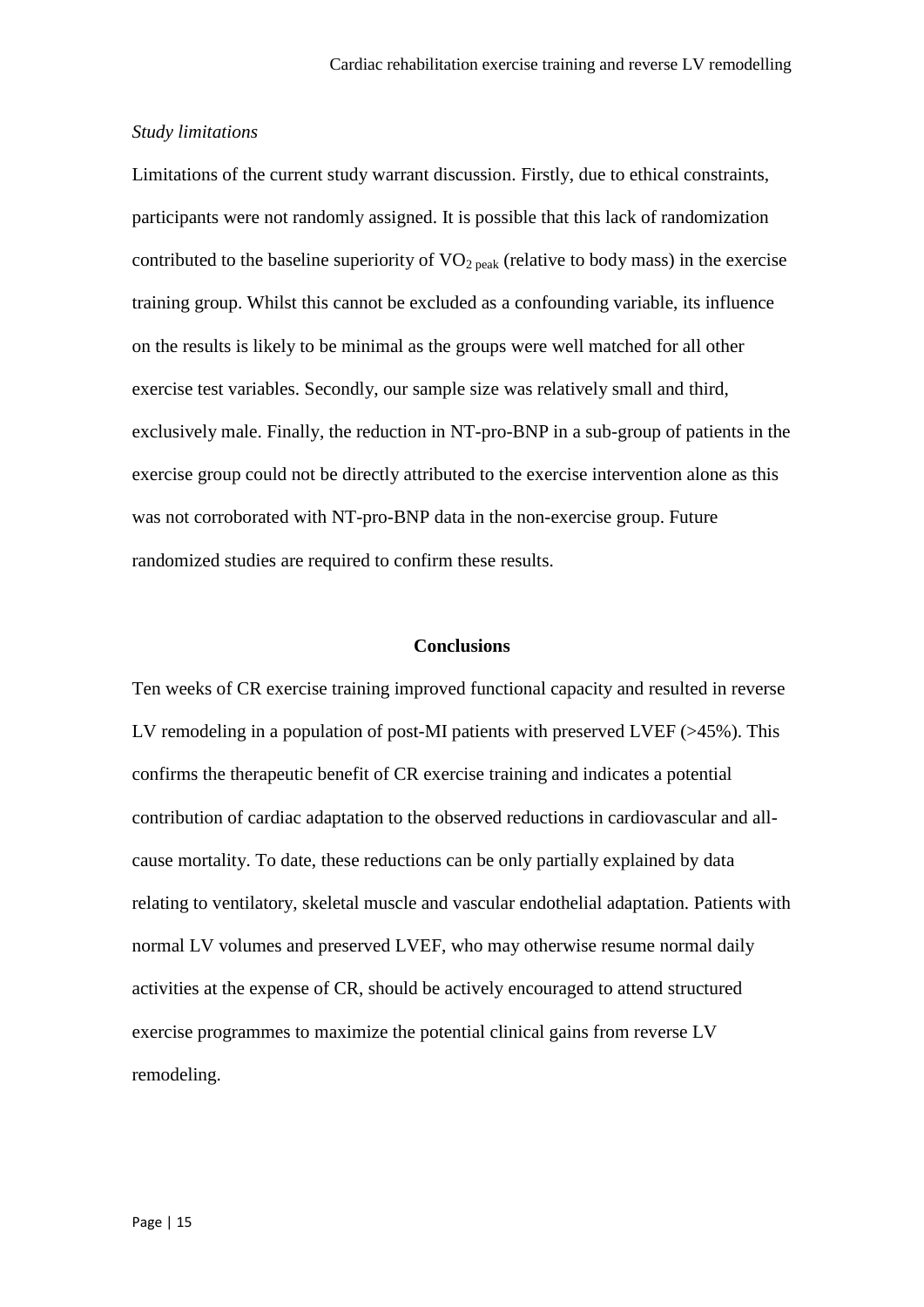#### **References**

1. Mann DL, Bogaev R, Buckberg GD. Cardiac remodelling and myocardial recovery: lost in translation? Eur J Heart Fail 2010;12:789-96.

2. Mann DL, Bristow MR. Mechanisms and models in heart failure: the biomechanical model and beyond. Circulation 2005;111:2837-49.

3. Verma A, Meris A, Skali H, Ghali JK, Arnold JM, Bourgoun M, *et al*. Prognostic implications of left ventricular mass and geometry following myocardial infarction: the VALIANT (VALsartan In Acute myocardial iNfarcTion) Echocardiographic Study. JACC Cardiovasc Imaging 2008;1:582-91.

4. Maisel A, Mueller C, Adams K, Jr., Anker SD, Aspromonte N, Cleland JG, *et al*. State of the art: using natriuretic peptide levels in clinical practice. Eur J Heart Fail 2008;10:824-39.

5. Moller JE, Hillis GS, Oh JK, Reeder GS, Gersh BJ, Pellikka PA. Wall motion score index and ejection fraction for risk stratification after acute myocardial infarction. Am Heart J 2006;151:419-25.

6. Konstam MA, Kramer DG, Patel AR, Maron MS, Udelson JE. Left ventricular remodeling in heart failure: current concepts in clinical significance and assessment. JACC Cardiovasc Imaging 2011;4:98-108.

7. Cho H, Barth AS, Tomaselli GF. Basic science of cardiac resynchronization therapy: molecular and electrophysiological mechanisms. Circ Arrhythm Electrophysiol 2012;5:594-603. 8. Haykowsky M, Scott J, Esch B, Schopflocher D, Myers J, Paterson I, *et al*. A meta-analysis of the effects of exercise training on left ventricular remodeling following myocardial infarction: start early and go longer for greatest exercise benefits on remodeling. Trials 2011;12:92.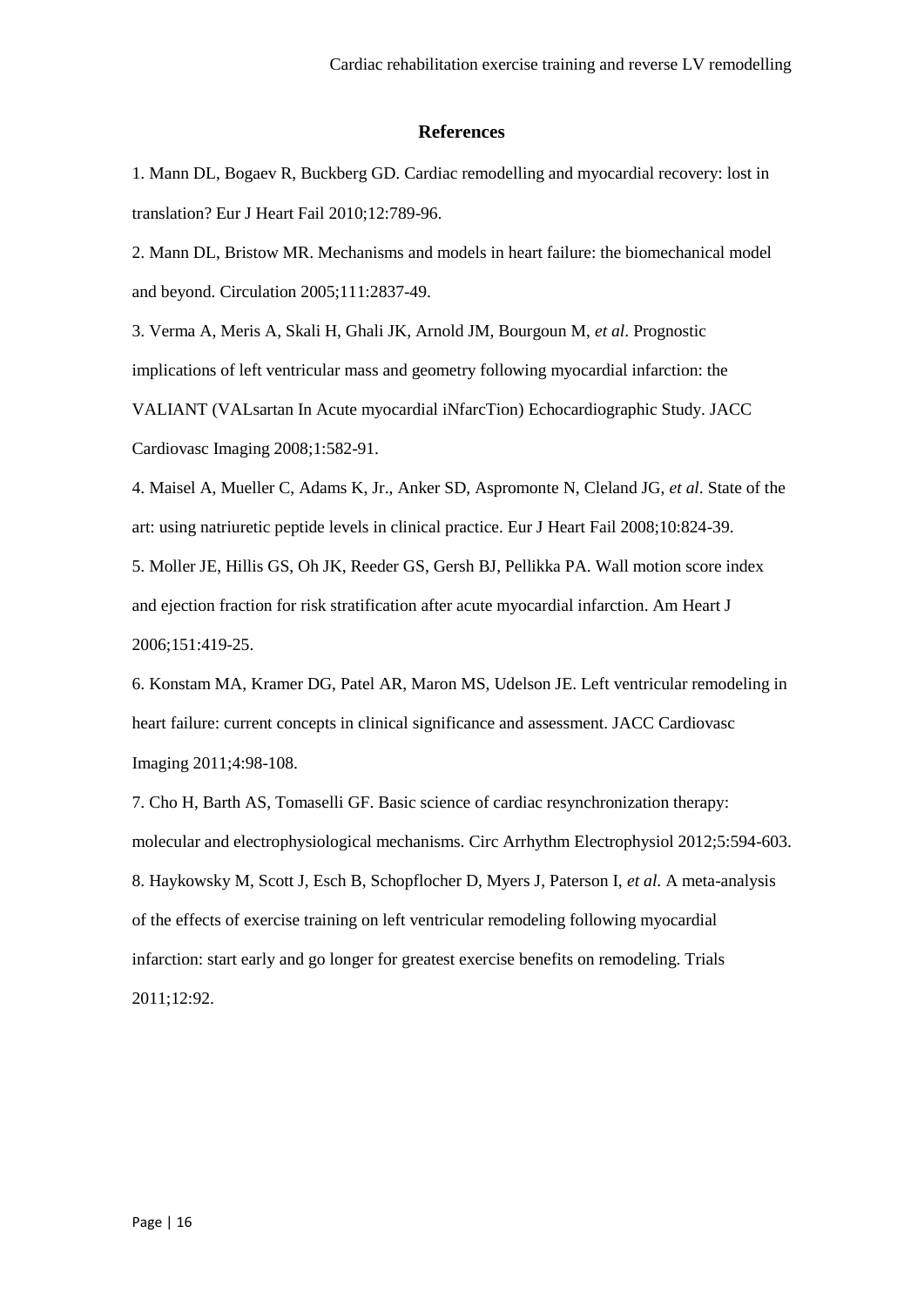9. Giallauria F, Galizia G, Lucci R, D'Agostino M, Vitelli A, Maresca L, *et al*. Favourable effects of exercise-based Cardiac Rehabilitation after acute myocardial infarction on left atrial remodeling. Int J Cardiol 2009;136:300-6.

10. Giannuzzi P, Temporelli PL, Corra U, Gattone M, Giordano A, Tavazzi L. Attenuation of unfavorable remodeling by exercise training in postinfarction patients with left ventricular dysfunction: results of the Exercise in Left Ventricular Dysfunction (ELVD) trial. Circulation 1997;96:1790-7.

11. Giallauria F, Cirillo P, Lucci R, Pacileo M, De Lorenzo A, D'Agostino M, *et al*. Left ventricular remodelling in patients with moderate systolic dysfunction after myocardial infarction: favourable effects of exercise training and predictive role of N-terminal pro-brain natriuretic peptide. Eur J Cardiovasc Prev Rehabil 2008;15:113-8.

12. Kubo N, Ohmura N, Nakada I, Yasu T, Katsuki T, Fujii M, *et al*. Exercise at ventilatory threshold aggravates left ventricular remodeling in patients with extensive anterior acute myocardial infarction. Am Heart J 2004;147:113-20.

13. Giallauria F, Lucci R, De Lorenzo A, D'Agostino M, Del Forno D, Vigorito C. Favourable effects of exercise training on N-terminal pro-brain natriuretic peptide plasma levels in elderly patients after acute myocardial infarction. Age Ageing 2006;35:601-7.

14. Kim SA, Rhee SJ, Shim CY, Kim JS, Park S, Ko YG, *et al*. Prognostic value of N-terminal probrain natriuretic peptide level on admission in patients with acute myocardial infarction and preserved left ventricular ejection fraction. Coron Artery Dis 2011;22:153-7.

15. Furman MI, Dauerman HL, Goldberg RJ, Yarzebski J, Lessard D, Gore JM. Twenty-two year (1975 to 1997) trends in the incidence, in-hospital and long-term case fatality rates from initial Q-wave and non-Q-wave myocardial infarction: a multi-hospital, community-wide perspective. J Am Coll Cardiol 2001;37:1571-80.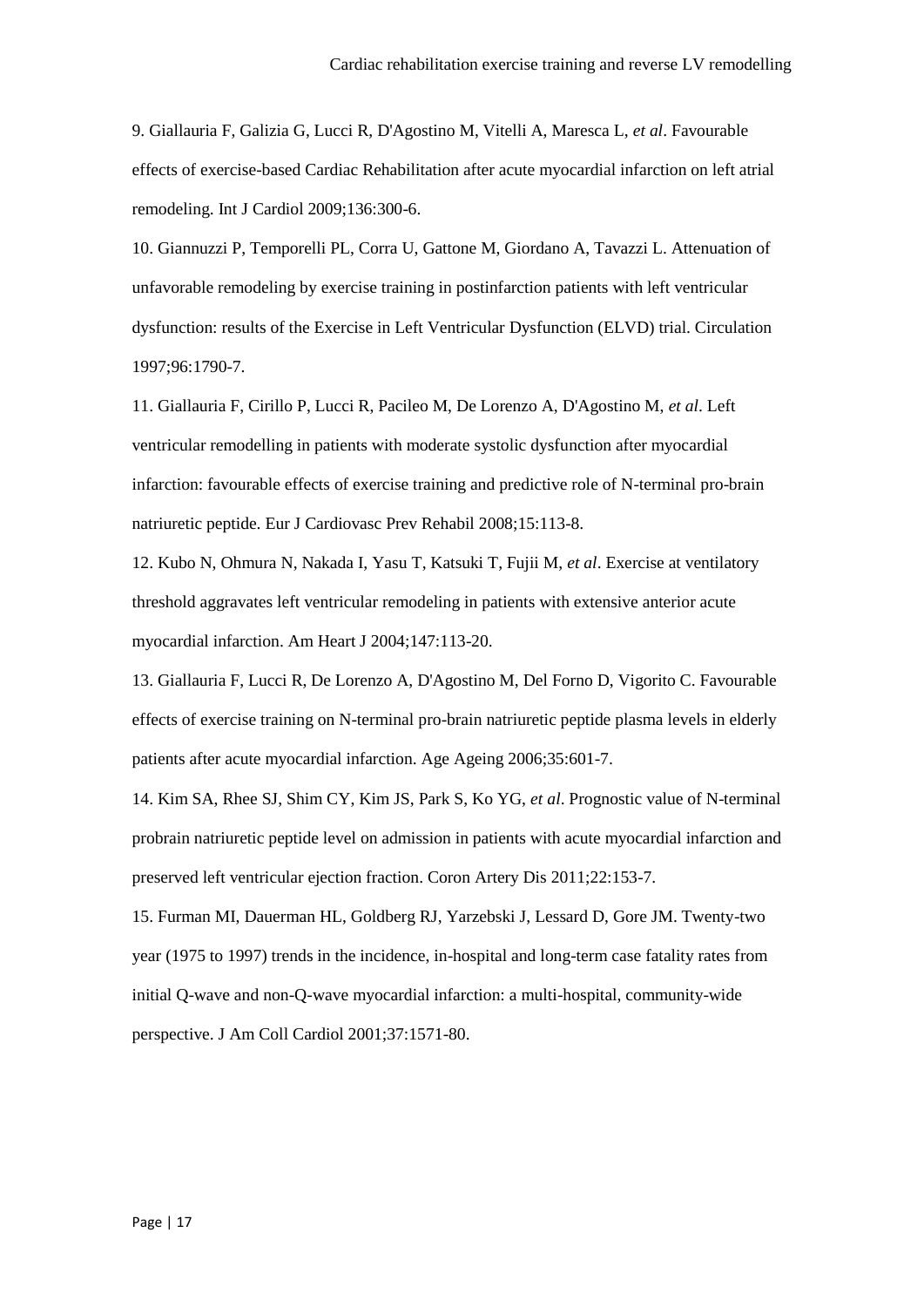16. Solomon SD, Skali H, Anavekar NS, Bourgoun M, Barvik S, Ghali JK, *et al*. Changes in ventricular size and function in patients treated with valsartan, captopril, or both after myocardial infarction. Circulation 2005;111:3411-9.

17. ACSM. Guidelines for exercise testing and prescription. Eighth edition. Philadelphia: Lippincott Williams & Wilkins; 2010.

18. Ross RM. ATS/ACCP statement on cardiopulmonary exercise testing. Am J Respir Crit Care Med 2003;167:1451; author reply 1451.

19. British Society of Echocardiography. A minimum dataset for a standard transthoracic echocardiogram. London: 2012.

20. Lang RM, Badano LP, Mor-Avi V, Afilalo J, Armstrong A, Ernande L, *et al*. Recommendations for cardiac chamber quantification by echocardiography in adults: an update from the american society of echocardiography and the European association of cardiovascular imaging. J Am Soc Echocardiogr 2015;28:1-39 e14.

21. Hildebrandt P, Collinson PO, Doughty RN, Fuat A, Gaze DC, Gustafsson F, *et al*. Agedependent values of N-terminal pro-B-type natriuretic peptide are superior to a single cut-point for ruling out suspected systolic dysfunction in primary care. Eur Heart J 2010;31:1881-9.

22. Buckley JP, Furze G, Doherty P, Speck L, Connolly S, Hinton S, *et al*. BACPR scientific statement: British standards and core components for cardiovascular disease prevention and rehabilitation. Heart 2013;99:1069-71.

23. Lawler PR, Filion KB, Eisenberg MJ. Efficacy of exercise-based cardiac rehabilitation postmyocardial infarction: a systematic review and meta-analysis of randomized controlled trials. Am Heart J 2011;162:571-584 e572.

24. Mann DL, Barger PM, Burkhoff D. Myocardial recovery and the failing heart: myth, magic, or molecular target? J Am Coll Cardiol 2012;60:2465-72.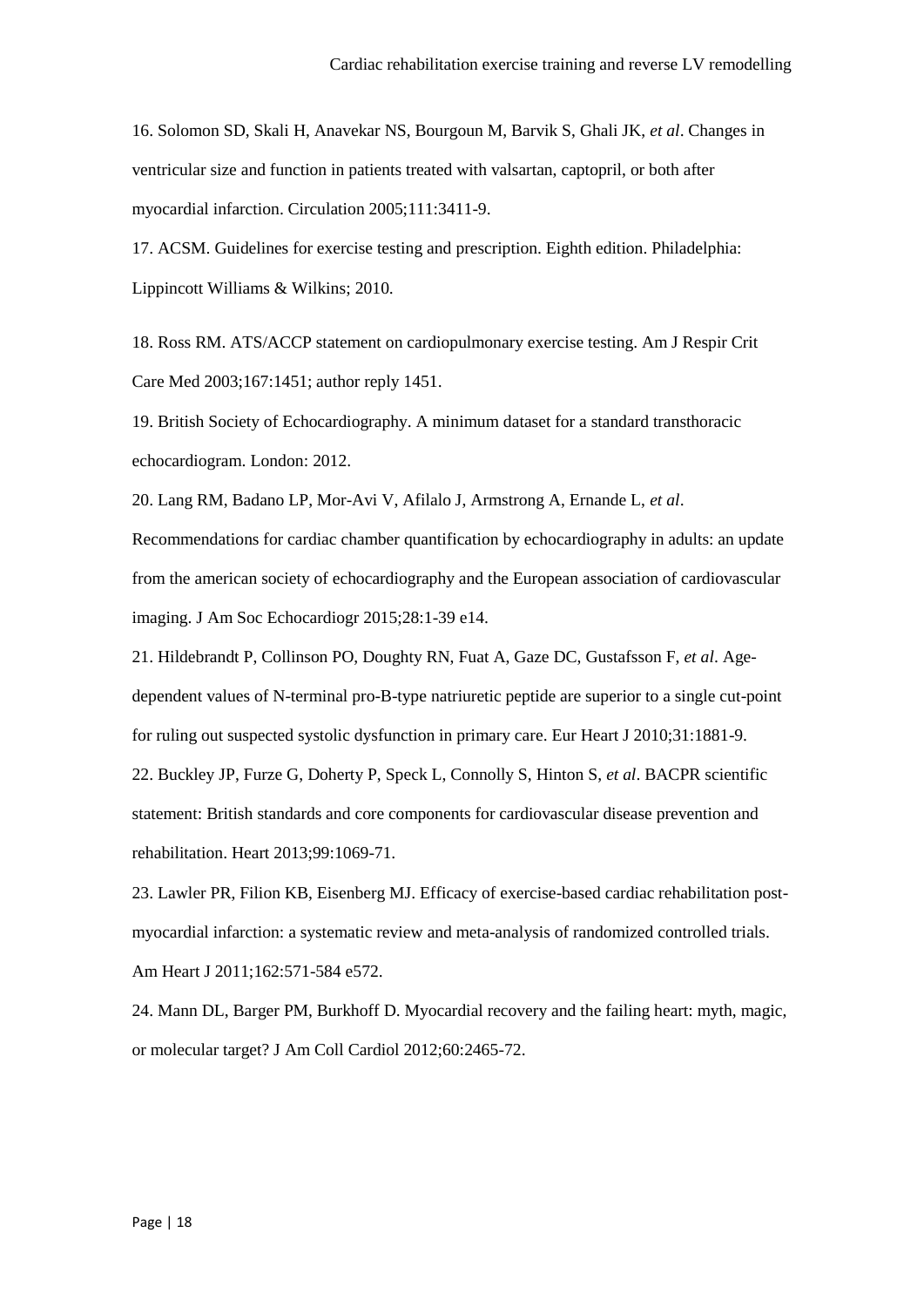25. Ruskoaho H. Cardiac hormones as diagnostic tools in heart failure. Endocr Rev 2003;24:341-56.

26. Giallauria F, De Lorenzo A, Pilerci F, Manakos A, Lucci R, Psaroudaki M, *et al*. Reduction of N terminal-pro-brain (B-type) natriuretic peptide levels with exercise-based cardiac rehabilitation in patients with left ventricular dysfunction after myocardial infarction. Eur J Cardiovasc Prev Rehabil 2006;13:625-32.

27. Malfatto G, Branzi G, Osculati G, Valli P, Cuoccio P, Ciambellotti F, *et al*. Improvement in left ventricular diastolic stiffness induced by physical training in patients with dilated cardiomyopathy. J Card Fail 2009;15:327-33.

28. Nagueh SF, Appleton CP, Gillebert TC, Marino PN, Oh JK, Smiseth OA, *et al*.

Recommendations for the evaluation of left ventricular diastolic function by echocardiography. Eur J Echocardiogr 2009;10:165-93.

29. Zilinski JL, Contursi ME, Isaacs SK, Deluca JR, Lewis GD, Weiner RB, *et al*. Myocardial adaptations to recreational marathon training among middle-aged men. Circ Cardiovasc Imaging 2015;8:e002487.

30. Gademan MG, Swenne CA, Verwey HF, van der Laarse A, Maan AC, van de Vooren H, *et al*. Effect of exercise training on autonomic derangement and neurohumoral activation in chronic heart failure. J Card Fail 2007;13:294-303.

31. St John Sutton M, Lee D, Rouleau JL, Goldman S, Plappert T, Braunwald E, *et al*. Left ventricular remodeling and ventricular arrhythmias after myocardial infarction. Circulation 2003;107:2577-82.

32. Koitabashi N, Kass DA. Reverse remodeling in heart failure--mechanisms and therapeutic opportunities. Nat Rev Cardiol Mar 2012;9:147-57.

33. Fraccarollo D, Galuppo P, Hildemann S, Christ M, Ertl G, Bauersachs J. Additive improvement of left ventricular remodeling and neurohormonal activation by aldosterone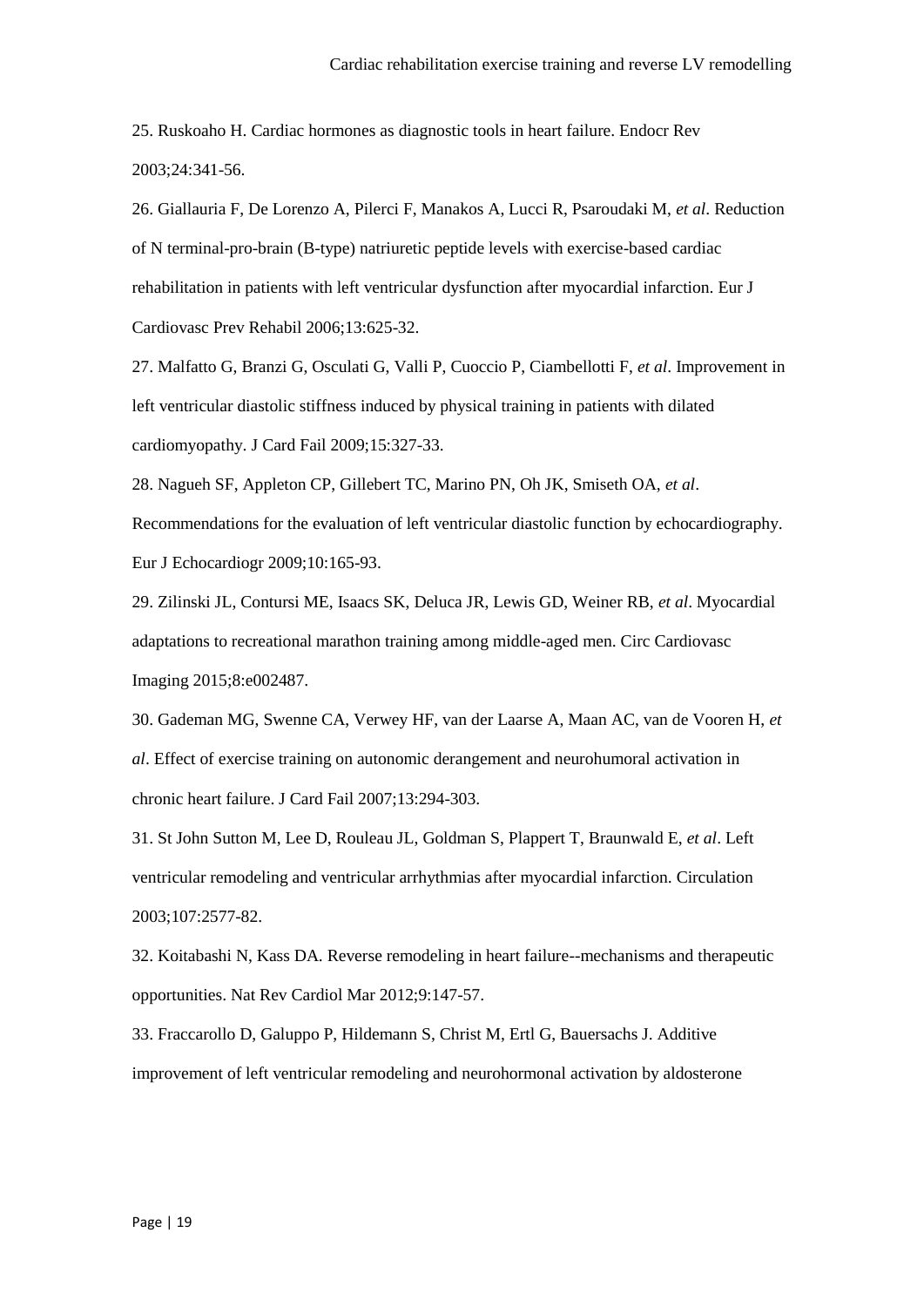receptor blockade with eplerenone and ACE inhibition in rats with myocardial infarction. J Am Coll Cardiol 2003;42:1666-73.

34. Hambrecht R, Wolf A, Gielen S, Linke A, Hofer J, Erbs S, *et al*. Effect of exercise on coronary endothelial function in patients with coronary artery disease. N Engl J Med 2000;342:454-60.

35. Hambrecht R, Fiehn E, Weigl C, Gielen S, Hamann C, Kaiser R, *et al*. Regular physical exercise corrects endothelial dysfunction and improves exercise capacity in patients with chronic heart failure. Circulation 1998;98:2709-15.

36. Kemi OJ, Wisloff U. Mechanisms of exercise-induced improvements in the contractile apparatus of the mammalian myocardium. Acta Physiol (Oxf) 2010;199:425-39.

37. Kemi OJ, Ellingsen O, Ceci M, Grimaldi S, Smith GL, Condorelli G, *et al*. Aerobic interval training enhances cardiomyocyte contractility and Ca2+ cycling by phosphorylation of CaMKII and Thr-17 of phospholamban. J Mol Cell Cardiol 2007;43:354-61.

38. Gielen S, Schuler G, Adams V. Cardiovascular effects of exercise training: molecular mechanisms. Circulation 2010;122:1221-38.

*Acknowledgements.—*We would like to extend our thanks to the Cardiac Rehabilitation team at University Hospital, Coventry for their expert assistance with exercise training, and to the Pathology team for processing the blood samples.

*Conflicts of interest.—*The authors certify that there is no conflict of interest with any financial organization regarding the material discussed in the manuscript.

Received on July 15, 2015.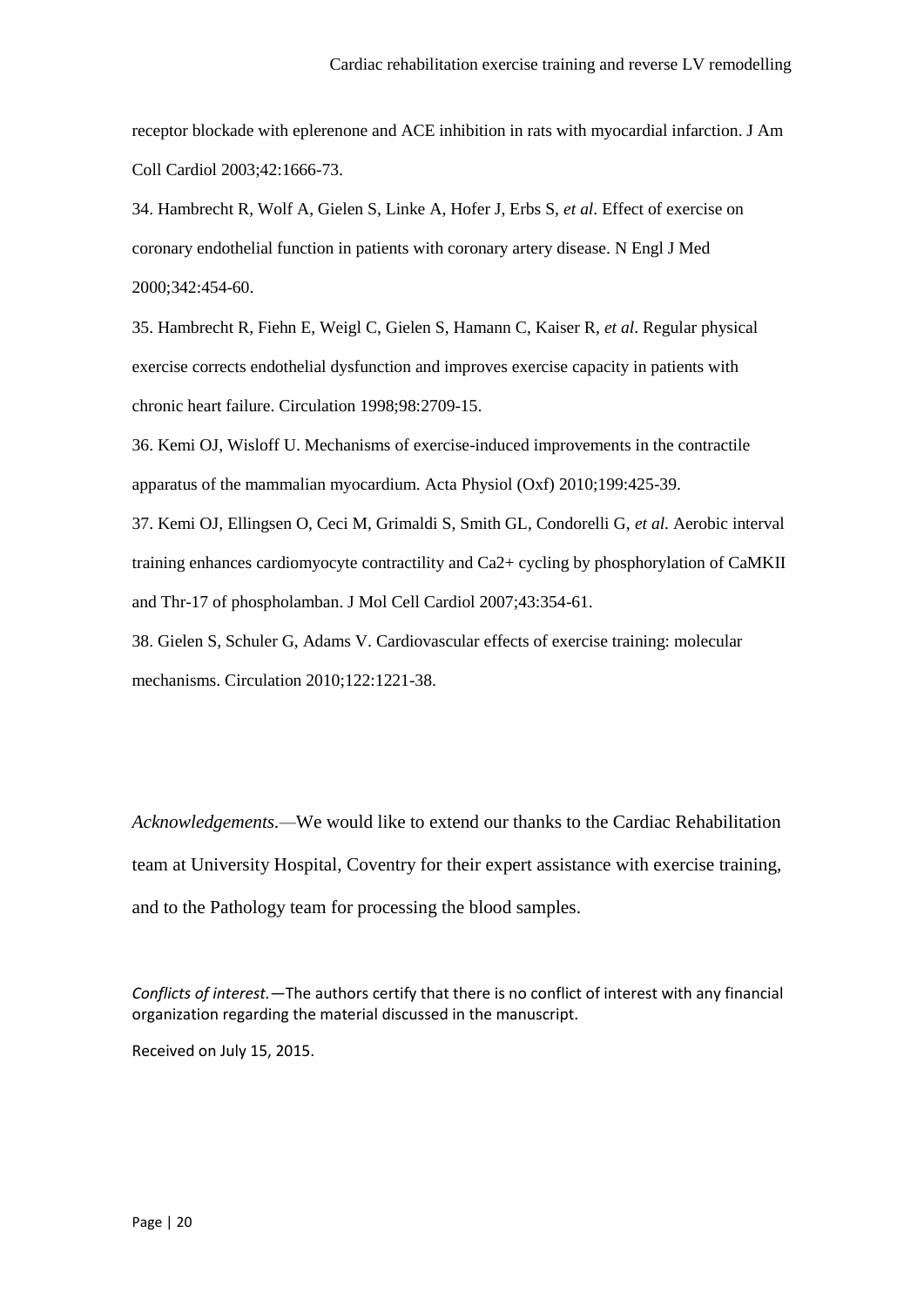Accepted for publication on October 30, 2015.

Epub ahead of print on November 4, 2015.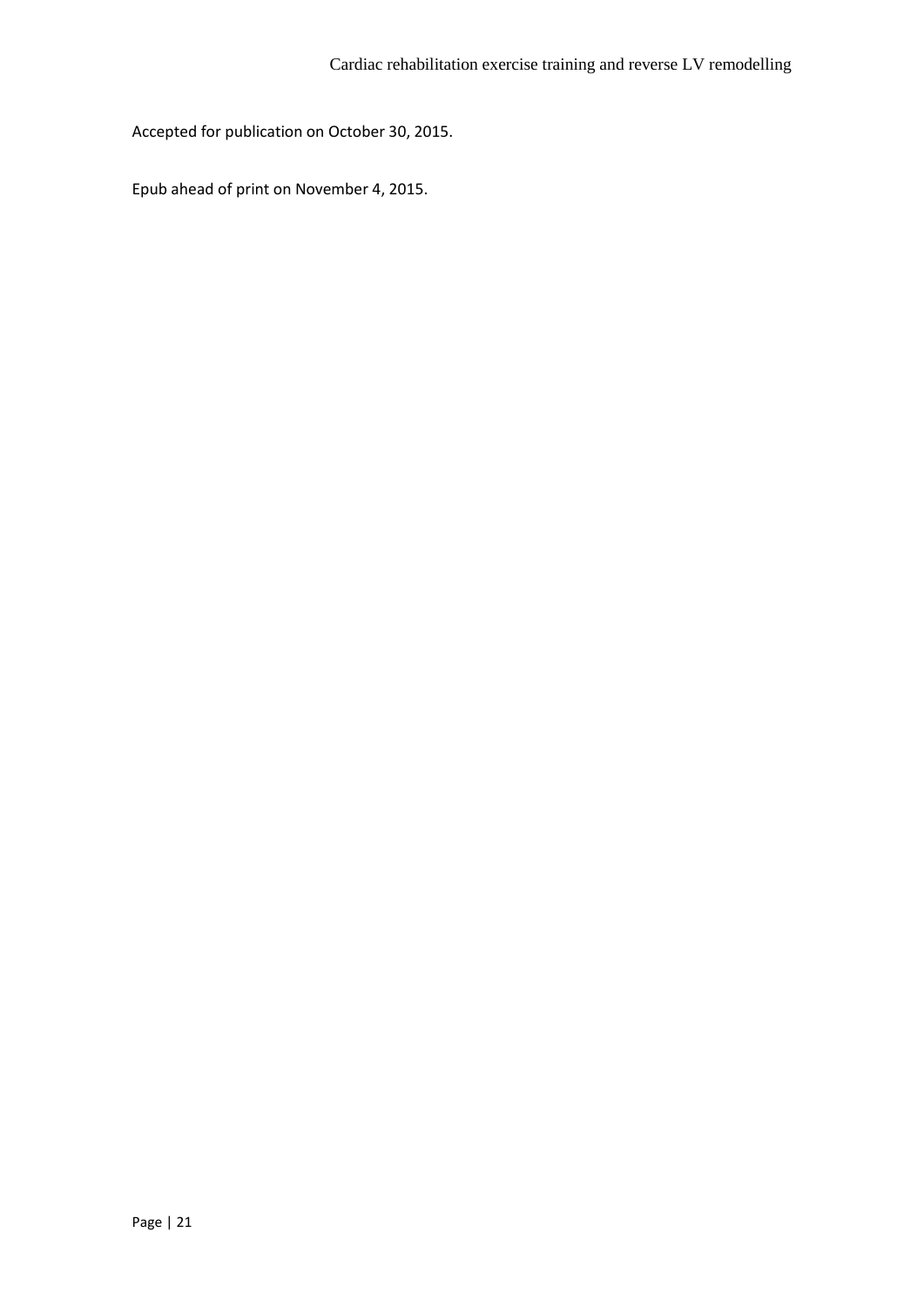|                                                | Exercise training $(N=33)$ |                 | Non-exercise $(N=17)$ |                 |  |
|------------------------------------------------|----------------------------|-----------------|-----------------------|-----------------|--|
|                                                | <b>Baseline</b>            | Week 10         | <b>Baseline</b>       | Week 10         |  |
| Demographics                                   |                            |                 |                       |                 |  |
| Male gender (N., %)                            | 33 (100)                   |                 | 17(100)               |                 |  |
| Age (yrs)                                      | $55.8 + 9.2$               |                 | $56.2 \pm 10.8$       |                 |  |
| Height (m)                                     | $1.7 \pm 0.1$              |                 | $1.8 + 0.1$           |                 |  |
| Body mass (kg)                                 | $82.7 \pm 10.2$            | $83.1 \pm 10.5$ | $90.4 \pm 14.2$       | $90.5 \pm 14.3$ |  |
| BMI $(kg/m^2)$                                 | $27.4 \pm 2.6$             | $27.6 \pm 2.7$  | $29.2 + 4.1$          | $27.6 \pm 2.7$  |  |
| $BSA(m^2)$                                     | $2.0 \pm 0.1$              | $2.0 + 0.1$     | $2.1 \pm 0.2$         | $2.1 \pm 0.2$   |  |
| Clinical                                       |                            |                 |                       |                 |  |
| STEMI (N. %)                                   | 20(61)                     |                 | 13(77)                |                 |  |
| Anterior (N., %)                               | 10(50)                     |                 | 7(54)                 |                 |  |
| Inferior $(N., %)$                             | 10(50)                     |                 | 6(46)                 |                 |  |
| NSTEMI (N., %)                                 | 13 (39)                    |                 | 4(23)                 |                 |  |
| PCI $(N., %)$                                  | 33 (100)                   |                 | 17 (100)              |                 |  |
| Time post MI (days)                            | $33.7 \pm 8.9$             |                 | $35.7 \pm 7.7$        |                 |  |
| Cardiovascular medication<br>(N. %)            |                            |                 |                       |                 |  |
| Beta-blockers                                  | 22(67)                     |                 | 11(65)                |                 |  |
| <b>ACE</b> inhibitors                          | 27(82)                     |                 | 13(76)                |                 |  |
| Diuretics                                      | 7(30)                      |                 | 3(23)                 |                 |  |
| Statin                                         | 32 (97)                    | -               | 17 (100)              | ÷,              |  |
| Antiplatelet                                   | 33 (100)                   |                 | 17 (100)              |                 |  |
| Hypoglycaemic                                  | 6(18)                      |                 | 3(18)                 |                 |  |
| Cardiovascular disease risk<br>factors (N., %) |                            |                 |                       |                 |  |
| Smoking                                        | 2(6)                       | 1(3)            | 0(0)                  | 0(0)            |  |
| Sedentary behaviour                            | 28 (85)                    | 3(9)            | 13(76)                | 12(71)          |  |

Table I.—Demographic, clinical and exercise test parameters at baseline and 10 weeks.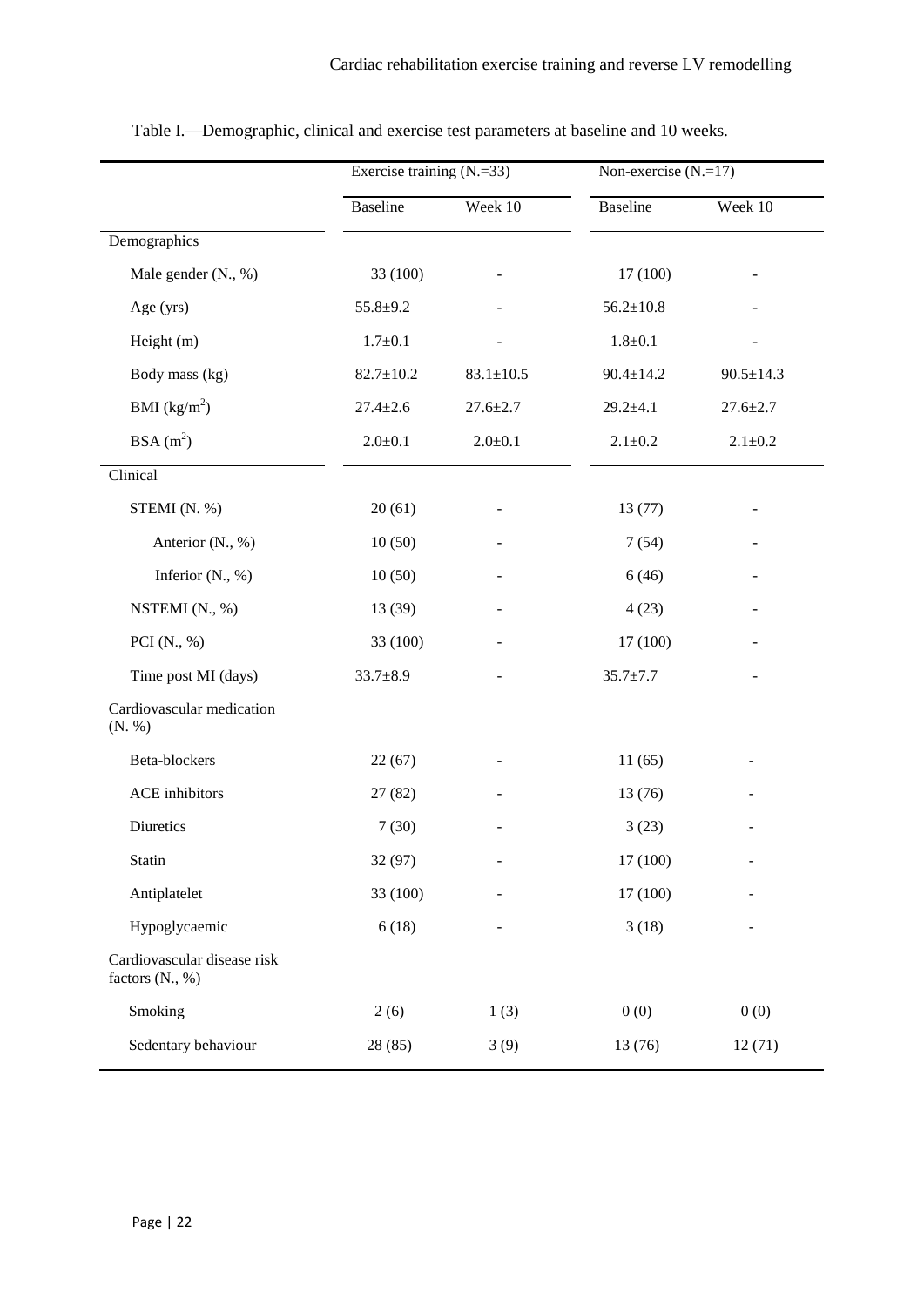| Diabetes mellitus (type II)             | 7(21)            |                   | 3(18)          |                |
|-----------------------------------------|------------------|-------------------|----------------|----------------|
| Dyslipidaemia                           | 25(76)           |                   | 12(71)         |                |
| Hypertension                            | 16(48)           |                   | 10(58)         |                |
| Exercise test                           |                  |                   |                |                |
| $HR_{rest}$ (bpm)                       | $59 \pm 8$       | $58 + 7$          | $56 + 7$       | $56 \pm 7$     |
| $BP_{sys}$ (mmHg)                       | $113 \pm 17$     | $110 \pm 16$      | $118 \pm 12$   | $117 \pm 12$   |
| $BPdia$ (mmHg)                          | $71 \pm 8$       | $71 + 8$          | $70\pm9$       | $70\pm9$       |
| $VO2 peak (L/min)$ † $\ddagger$         | $2.0 \pm 0.4$    | $2.3 \pm 0.4**$   | $1.9 \pm 0.4$  | $1.8 + 0.5$    |
| $VO2 peak (mL/kg/min)$ † $\ddagger$     | $24.0 \pm 4.1$ § | $27.5 \pm 4.6$ ** | $20.8 \pm 3.1$ | $20.2+4.1$     |
| $W_{\text{max}}$ (watts) † $\ddagger$   | $148 + 27$       | $175 \pm 30**$    | $146 \pm 28$   | $150 \pm 31$   |
| Exercise time (mins) $\dagger \ddagger$ | $8.6 \pm 1.0$    | $9.9 \pm 1.2$ **  | $8.3 \pm 1.4$  | $8.2 \pm 2.7$  |
| VT (ml/kg/min) $\dagger$ $\dagger$      | $12.5 \pm 2.8$   | $14.6 \pm 3.5**$  | $11.2 \pm 1.7$ | $10.8 \pm 2.3$ |

Data as mean±SD. BMI: Body Mass Index; BSA: body surface area; STEMI: ST elevation myocardial infarction; NSTEMI: non ST elevation myocardial infarction; MI: myocardial infarction; PCI: percutaneous coronary intervention; HR<sub>rest</sub>: resting heart rate; BP<sub>sys</sub>: systolic blood pressure; BP<sub>dia</sub>: diastolic blood pressure;  $VO_{2\text{ peak}}$ : peak oxygen uptake;  $W_{\text{max}}$ : maximum workload; VT: ventilatory threshold. § P<0.05 vs. non-exercise at baseline, † P<0.05 time effect (ANOVA), ‡ P<0.05 group × time interaction effect (ANOVA), \*\*P<0.0001 vs. baseline.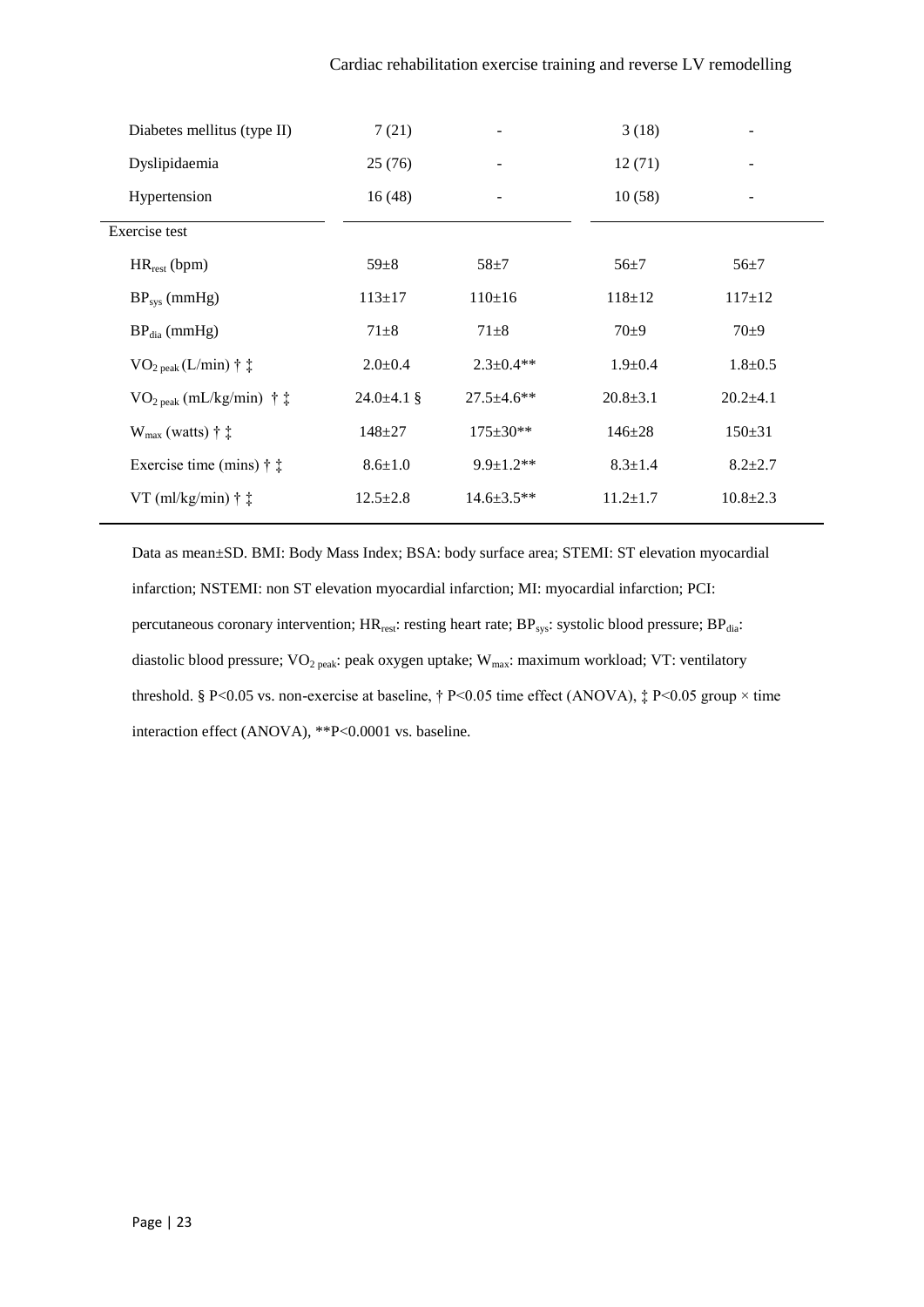|                       |                 | Exercise training $(N=33)$ |                 | Non-exercise $(N=17)$ |      |
|-----------------------|-----------------|----------------------------|-----------------|-----------------------|------|
|                       | <b>Baseline</b> | Week 10                    | <b>Baseline</b> | Week 10               |      |
| $LV$ mass $(g)$       | $209 \pm 46$    | $217+57$                   | $234 + 51$      | $217+45$              | 0.29 |
| LV mass/BSA $(g/m^2)$ | $106 \pm 20$    | $109 \pm 25$               | $115 \pm 26$    | $105 \pm 19$          | 0.24 |
| $IVSd$ (cm)           | $1.3 \pm 0.2$   | $1.3 \pm 0.2$              | $1.4 \pm 0.3$   | $1.3 \pm 0.2$         | 0.14 |
| LVPWd (cm)            | $1.1 \pm 0.2$   | $1.1 \pm 0.2$              | $1.1 \pm 0.2$   | $1.1 + 0.2$           | 0.37 |
| $IVSs$ (cm)           | $1.7 \pm 0.2$   | $1.7 \pm 0.2$              | $1.8 \pm 0.3$   | $1.8 \pm 0.3$         | 0.93 |
| $LVPWs$ (cm)          | $1.5 \pm 0.3$   | $1.5 \pm 0.2$              | $1.5 \pm 0.3$   | $1.5+0.3$             | 0.65 |
| $RWT$ (cm)            | $0.45 \pm 0.08$ | $0.45 \pm 0.08$            | $0.46 \pm 0.11$ | $0.45 \pm 0.10$       | 0.56 |
| LA diameter (cm)      | $3.7 \pm 0.6$   | $3.6 \pm 0.7$              | $3.9 \pm 0.5$   | $3.9 \pm 0.4$         | 0.69 |

Table II.—Cardiac structural parameters at baseline and 10 weeks.

Data as mean±SD. LV: left ventricular; BSA: body surface area; IVSd: inter-ventricular septum in diastole; LVPWd: LV posterior wall in diastole; IVSs: inter-ventricular septum in systole; LVPWs: LV posterior wall in systole; RWT: relative wall thickness; LA: left atrium. P-value = change in outcome variables by group over time (two-way mixed model ANOVA)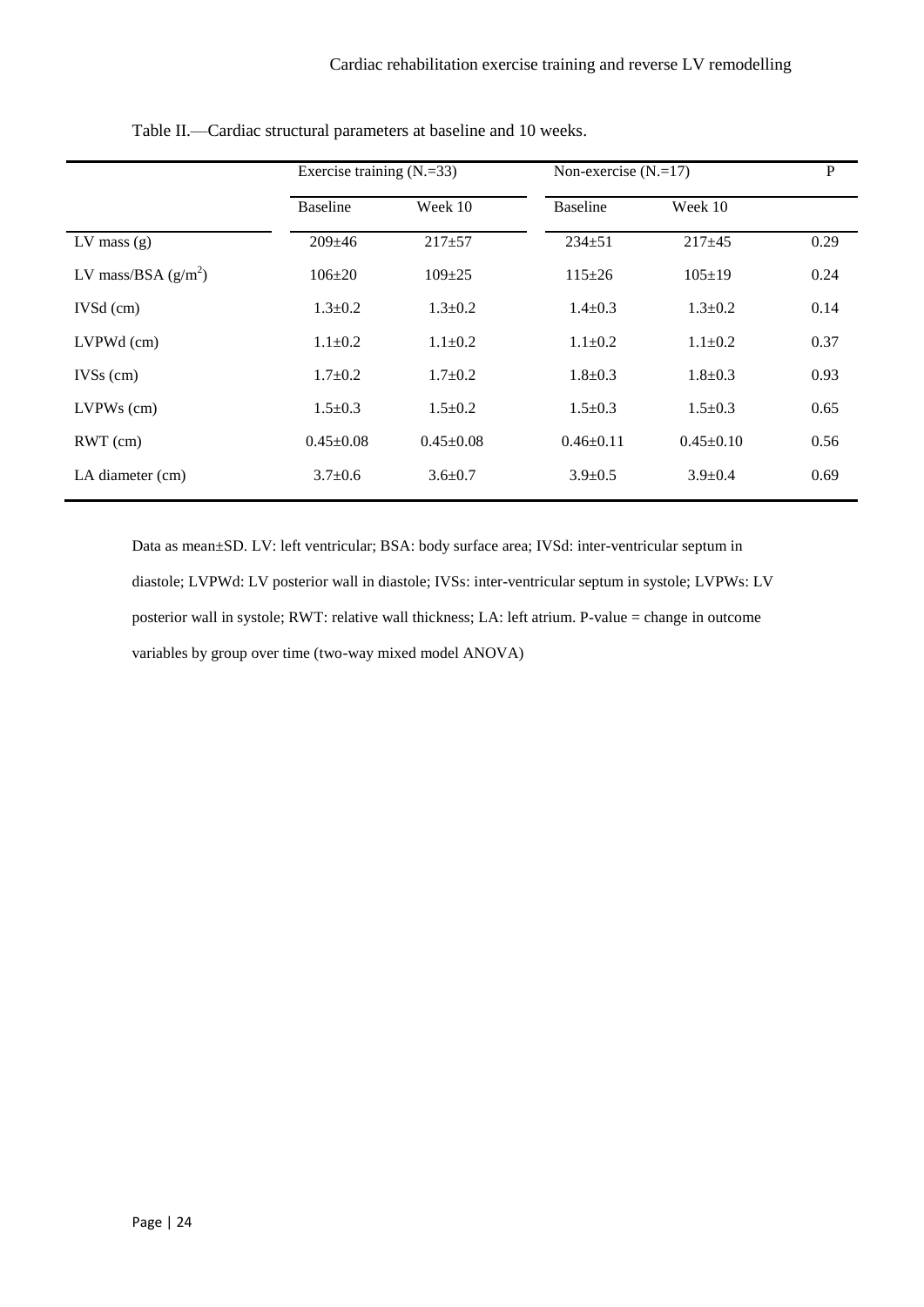|                           |                 | Exercise training $(N=33)$ |                 | Non-exercise $(N=17)$ |      |
|---------------------------|-----------------|----------------------------|-----------------|-----------------------|------|
|                           | <b>Baseline</b> | Week 10                    | <b>Baseline</b> | Week 10               |      |
| LV systolic function      |                 |                            |                 |                       |      |
| Fractional shortening (%) | $31.9 \pm 7.2$  | $32.1 \pm 5.3$             | $31.9 \pm 7.2$  | $31.5 \pm 7.3$        | 0.75 |
| Stroke volume (mL)        | $46.8 + 9.5$    | $46.3 \pm 8.3$             | 52.9±11.9       | $53.1 \pm 9.8$        | 0.71 |
| Lateral $s'(cm/s)$        | $8.1 \pm 2.9$   | $8.3 \pm 2.4$              | $9.1 \pm 2.3$   | $8.5 \pm 3.0$         | 0.27 |
| Mean $s'(cm/s)$           | $8.0 \pm 1.9$   | $8.0 + 1.6$                | $8.4 \pm 1.6$   | $8.1 \pm 2.0$         | 0.50 |
| LV diastolic function     |                 |                            |                 |                       |      |
| $E/A$ ratio               | $1.15 \pm 0.33$ | $1.06 \pm 0.24$            | $1.14 \pm 0.36$ | $1.17 \pm 0.37$       | 0.27 |
| $DT$ (ms)                 | $215 \pm 34$    | $224 + 44$                 | $217 + 67$      | $245 + 67$            | 0.25 |
| Lateral $e'(cm/s)$        | $9.5 \pm 3.3$   | $10.0 + 3.1$               | $10.0 \pm 3.3$  | $9.8 + 2.9$           | 0.40 |
| Lateral a'(cm/s)          | $8.6 \pm 2.4$   | $9.2 \pm 2.4$              | $8.9 \pm 1.4$   | $8.8 + 2.3$           | 0.26 |
| Lateral e'/a' ratio       | $1.2 \pm 0.5$   | $1.1 + 0.4$                | $1.2 + 0.4$     | $1.2 \pm 0.5$         | 0.39 |
| Lateral E/e' ratio        | $7.3 \pm 2.6$   | $6.6{\pm}2.0$              | $6.6{\pm}2.0$   | $6.2 \pm 2.8$         | 0.24 |
| Mean $e'(cm/s)$           | $8.1 \pm 2.3$   | $8.6{\pm}2.1$              | $8.9 \pm 2.4$   | $8.8 + 2.1$           | 0.28 |
| Mean $a'(cm/s)$           | $8.9 \pm 1.6$   | $9.2 \pm 1.3$              | $8.9 \pm 1.2$   | $8.6 \pm 1.9$         | 0.17 |
| Mean e'/a' ratio          | $1.0 + 0.3$     | $1.0 + 0.2$                | $1.0 + 0.3$     | $1.1 \pm 0.4$         | 0.60 |
| Mean E/e' ratio           | $8.4 + 2.0$     | $7.6 + 1.6$                | $7.5 \pm 1.7$   | $7.0 + 2.9$           | 0.63 |

Table III.—Left ventricular functional parameters at baseline and 10 weeks.

Data as mean±SD. s', peak systolic mitral annulus tissue velocity; E/A ratio: ratio of peak early (E) to late (A) :mitral inflow velocity; DT: rate of deceleration of early mitral inflow; e': peak early diastolic mitral annulus tissue velocity; a': peak late diastolic mitral annulus tissue velocity; e'a'. ratio, ratio of peak early to late diastolic mitral annulus tissue velocity; E/e': ratio, ratio of peak early mitral inflow velocity to peak early diastolic mitral annulus tissue velocity. P value = change in outcome variables by group over time (two-way mixed model ANOVA).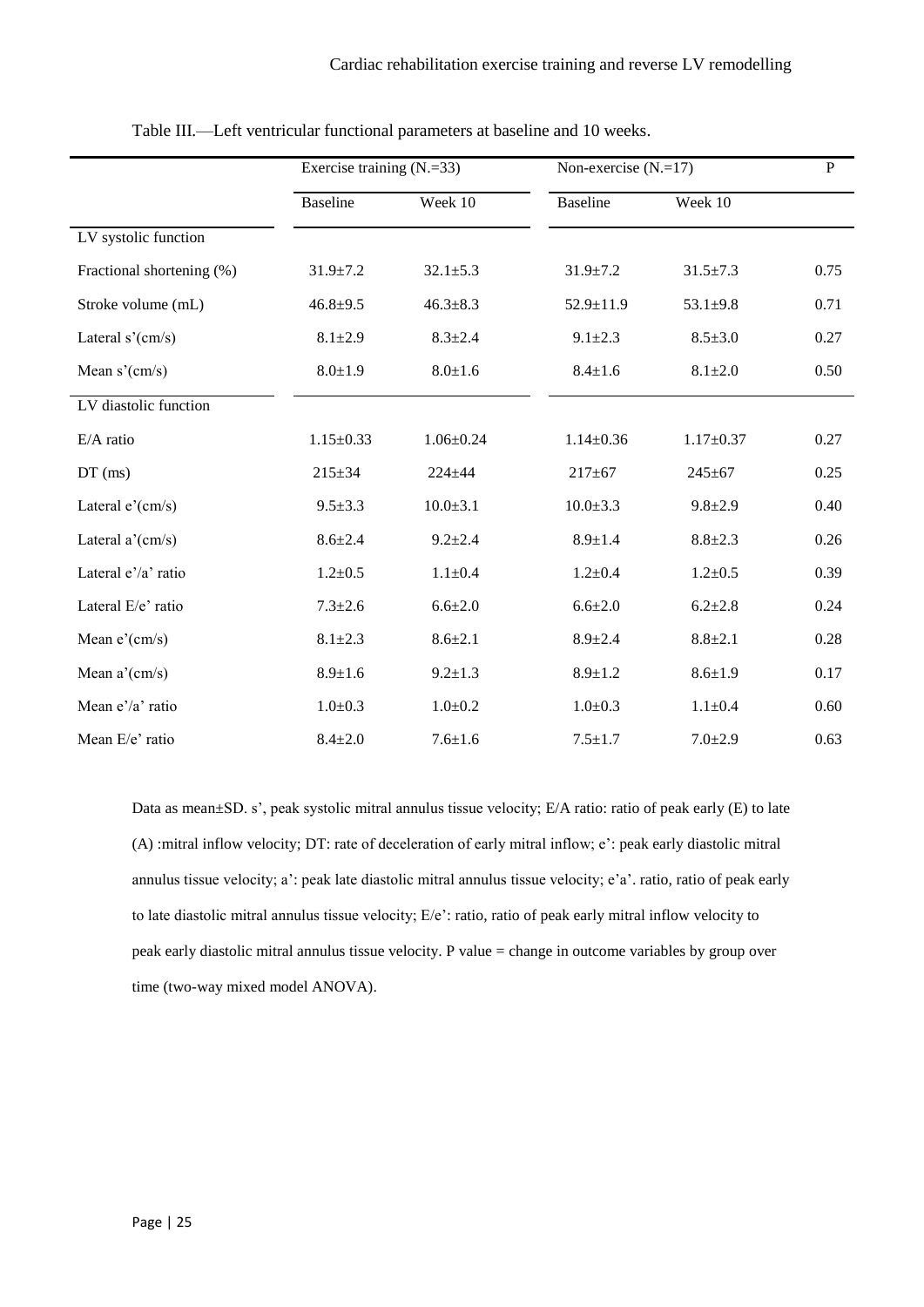

Figure 1.—Left ventricular (LV) volumetric parameters at baseline (dark grey bars) and at 10 weeks (light grey bars) in the exercise training group (solid bars) and non-exercise group (striped bars). A) LV end diastolic volume (mL); B) LV end diastolic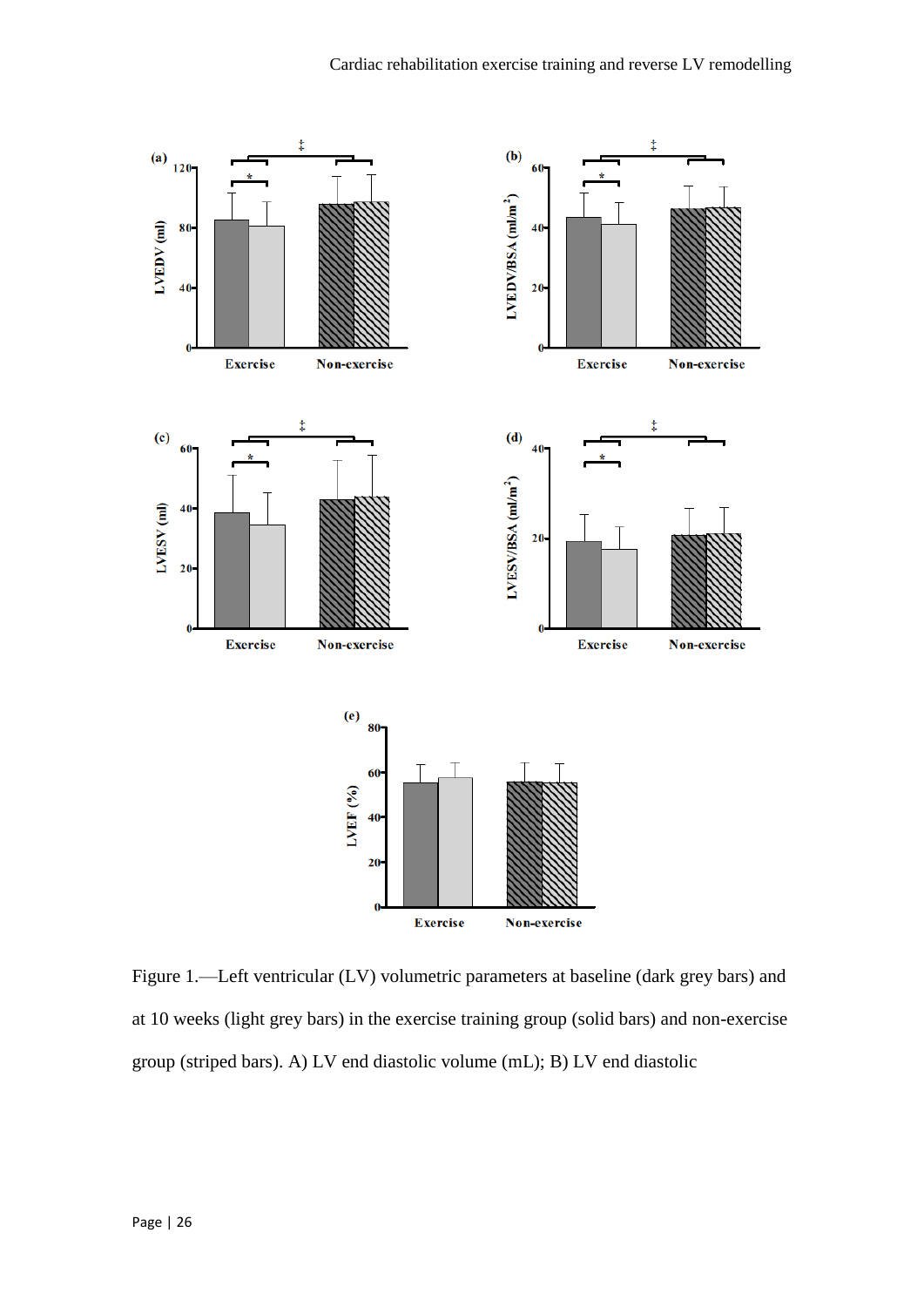volume/BSA  $(mL/cm<sup>2</sup>)$ ; C) LV end systolic volume  $(mL)$ ; d) LV end systolic volume/BSA (mL/cm<sup>2</sup>); E) LV ejection fraction (%). Data as mean $\pm$ SD.  $\ddagger$  P<0.05 group  $\times$  time interaction effect (ANOVA), \*P<0.001.